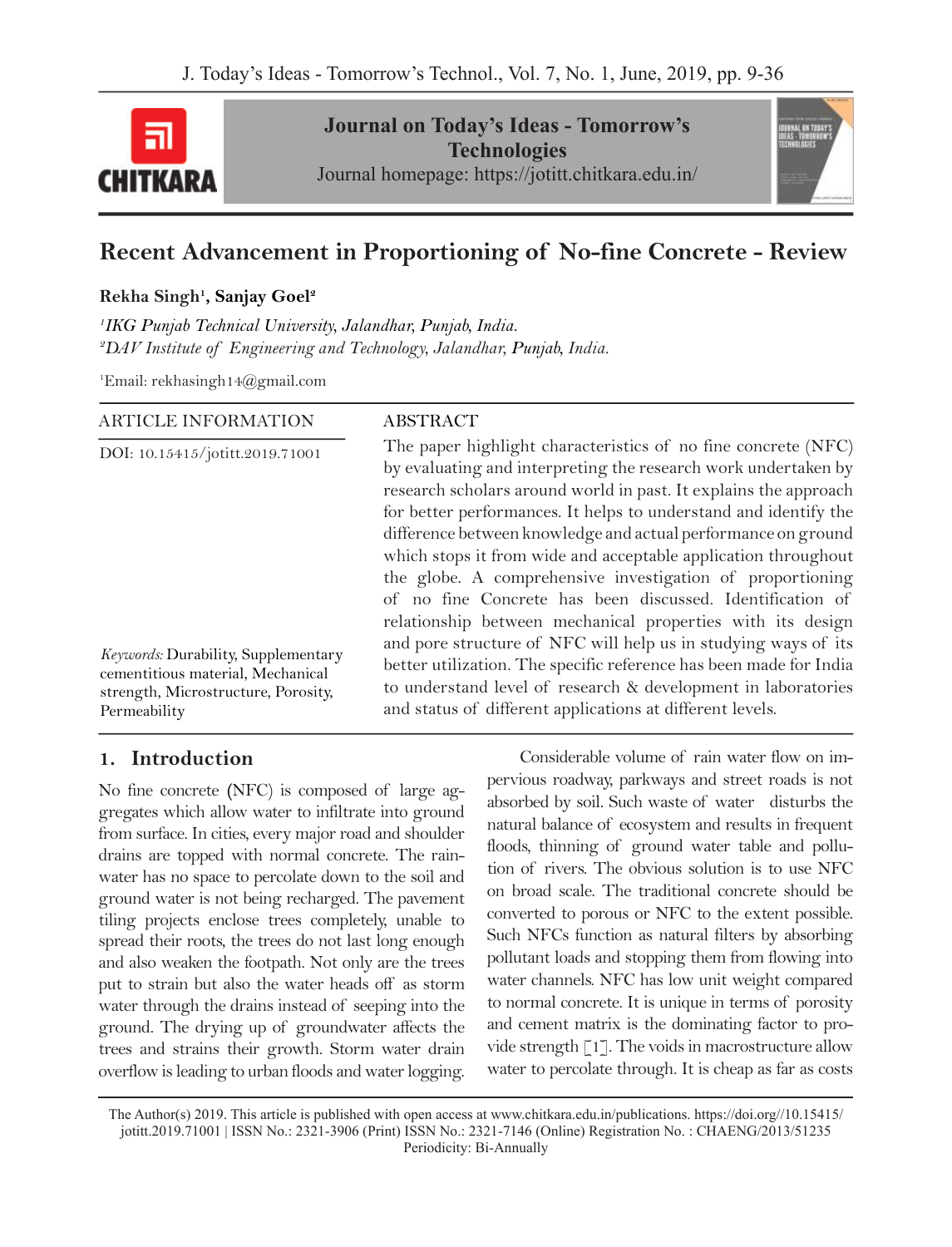are concerned. It has high thermal insulation value as reflected in Fig. 1.

The potentiality of NFC in allowing water to flow rapidly is top characteristic followed by its strength to carry loads. Until now, the term permeability has not been specified leading to confusion of how much permeable, permeable concrete is. Initial good permeability might reduce with time due to clogging. Although, the industry is moving toward design permeability but lack of comprehensive data and understanding about behavior of porosity and infiltration test is a hindrance [2]. NFC absorbs UV & heat rays and help in reduction in temperature  $\lceil 3 \rceil$ ; however it is subject to regular care for long term benefits.

The present review paper helps us in

understanding the proportioning stated by different authors and looking out for avenues for application of NFC. Fig. 2 shows the observed results.

## **2. Challenges in application of permeable pavements**

Permeable pavement systems (PPS) have wide applications ranging from residential houses to commercial factories but due to below mentioned challenges the usage is very less and irregular. These have very low strength if compared with normal concrete pavement systems. The amount of damage and time period of damage makes builders reluctant to use it. Due to this the usage has been for light utility only. The early strength development is essential in case of PC as the



Figure 1: Benefits of using NFC



Figure 2: Photographic view of no-fine concrete

ISSN No.: 2321-3906 (Print) ISSN No.: 2321-7146 (Online) Registration No.: CHAENG/2013/51235 Periodicity: Bi-Annually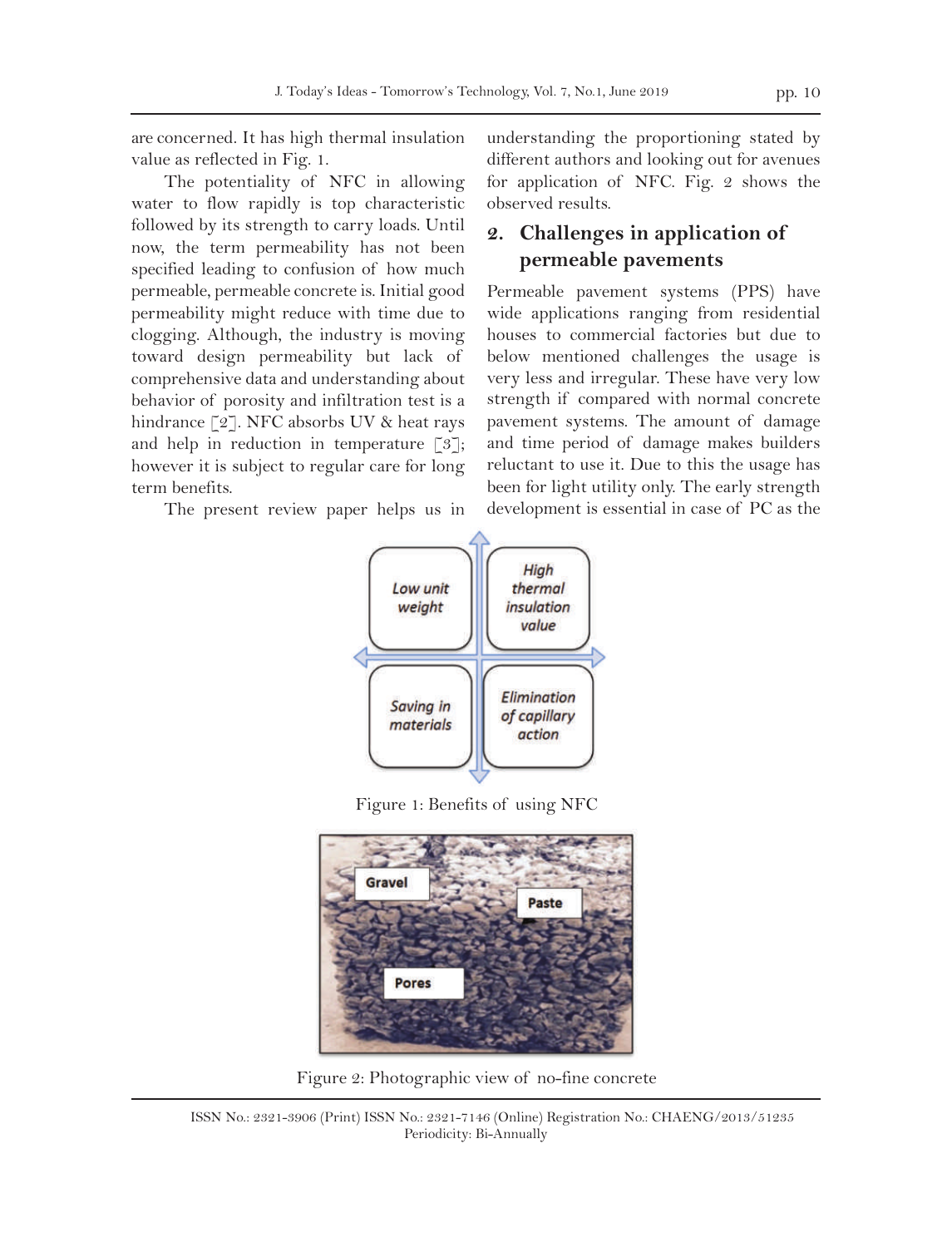road need to be open for traffic at a time limit of 7 days [4]. Some exercise need to be done to achieve early strength, adding mineral admixtures or polymer modification with sufficient water drainage capacity.

The comprehensive data to access particular strength is not available. A full proof system for measuring level and quantum of permeability is still not available. The pavement tends to clog very early compromising its applicability to a large extent. The pollutants percolate through the voids and reach ground water and affect the ecosystem negatively. The maintenance efforts and cost are very high which reduces economic viability.

Many researchers [5,6] have done detailed study and [7-9] have proposed technical guidelines still lack of authentic central technical warehouse and access to it has resulted in some failures [10] of NFC in practical applications. [11,12] .Have also tried to understand traffic loads for NFC with falling weight deflectometer, but further research is required in this. The wide-range of research on (PPS) was also summarized  $\lceil 13 \rceil$  which highlight the current scenario in research and industry and recommends the

future avenues of research and development. In one of the available pilot study  $[14]$ , higher raveling was observed in turning zones compared to driving and parking ones but the permeability was observed to be satisfactory although the compressive strength was low. Haselbach and Freeman [15] investigated vertical porosity distribution within a field placed NFC slab to understand clogging and ways of maintenance and inferred that porosity reduction was highest at top. The property is beneficial since clogging at top provide an opportunity to clean it through vacuuming for regular maintenance. There are many problems surrounding the measurement of quality in NFC pavements. The problems exist because the material properties and their sensitivity to variations, which occur in consolidating and curing [16].

## **3. History of no-fine concrete application**

Pervious concrete has been used in the past in the various parts of the world for building constructions before World War II. After 1946 NFC was utilized for variety of applications [1]. Brief history of no fine concrete is shown with the help of diagram in Fig. 3.



Figure 3: History of application of NFC

ISSN No.: 2321-3906 (Print) ISSN No.: 2321-7146 (Online) Registration No.: CHAENG/2013/51235 Periodicity: Bi-Annually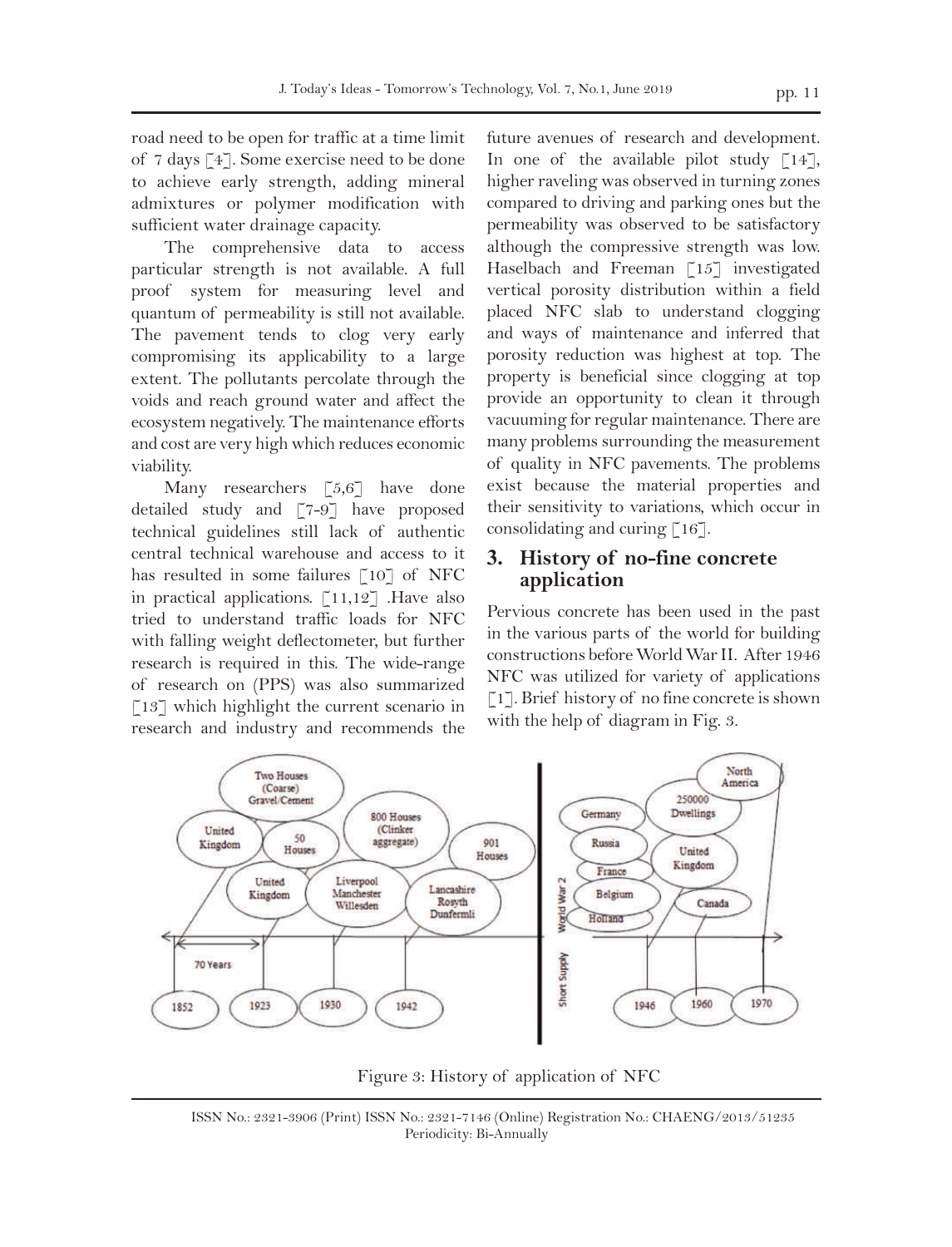## **4. Materials and its properties used in making NFC**

## *4.1 Aggregates*

In accordance with ASTM D448 [17], single size or gradation in between (19-9.5mm) aggregate are generally utilized in the making of NFC from NA and LWA. The NA to be used in NFC should be free from dust or clay particles and any type of coating of chemical that can decrease the strength of bond between cement matrix and aggregates.

The effect of shapes and size of aggregates was determined on the permeability of NFC [18]. The result found indicates that aggregate with less angularity number produce mix having low permeability. Neptune and Putman [19] reported that unit weights of aggregates should be determined in accordance with ASTM C29/C29M [20]. The mechanical strengths of NFC increases with the coefficient of uniformity (*Cu*) to a point after which it decrease. In one of the studies [21] it was reported that, if we use high quantity of small aggregates (4-8 mm), then we can achieve higher density and flexural strength of concrete.

Gaedicke et al. [22] investigated three types of aggregates and found their effect on porosity and abrasion resistance. Use of RCA in NFC decreases the unit weight as reported by Kim and lee [23], but increases its environmental benefits [24, 25]. Previous studies indicated that waste material can also be successfully utilized as a substitute of natural aggregate to produce NFC. For example Nguyen et al. [26] utilized sea shell by-products in partial replacement of aggregates in NFC both as an environment friendly building material and a potential component.

Kuo *et al*. [27] reported that the Washed municipal solid waste incinerator bottom ash (MSWIBA) of maximum size 12.5 mm used as a replacement of NA does not cause any significant difference in connected porosities, compressive strength and permeability coefficient. Different approaches have been used by the researchers in making NFC with Recycle aggregate in different replacement levels are shown in Table 1.

Replacement of NA with RCA, increase the porosity and permeability. Bhutta et al [28] reported that by polymer modification, the compressive strength of NA and RCA increase by 1.57 and 1.79 times respectively.

The weak cement matrix and interfacial transition zone among gravels in recycled aggregate concrete which causes compressive strength to decrease in case of traditional concrete [29].

It is also found that the use of LWA in NFC, decrease the unit weight and thermal conductivity which makes it suitable for use as insulating concrete; however, compressive strength improved significantly [30,31].

| Author                                                                          | $RCA \% / Miner-$<br>al Admixture | <b>Major</b> findings                                                                                   |
|---------------------------------------------------------------------------------|-----------------------------------|---------------------------------------------------------------------------------------------------------|
| Li [34] & Rizvi et   RCA 15%<br>al. $\left[\begin{matrix}35\end{matrix}\right]$ |                                   | No substantial difference visible between two<br>natural and Recycle Coarse Aggregate.                  |
| Bhutta et al. [60]                                                              | $RCA 100\% +$<br>Polymer          | Gain in void ratio and water permeability,<br>augmentation of mechanical strength by use of<br>polymer. |

Table 1: No-fine concrete made with recycle aggregate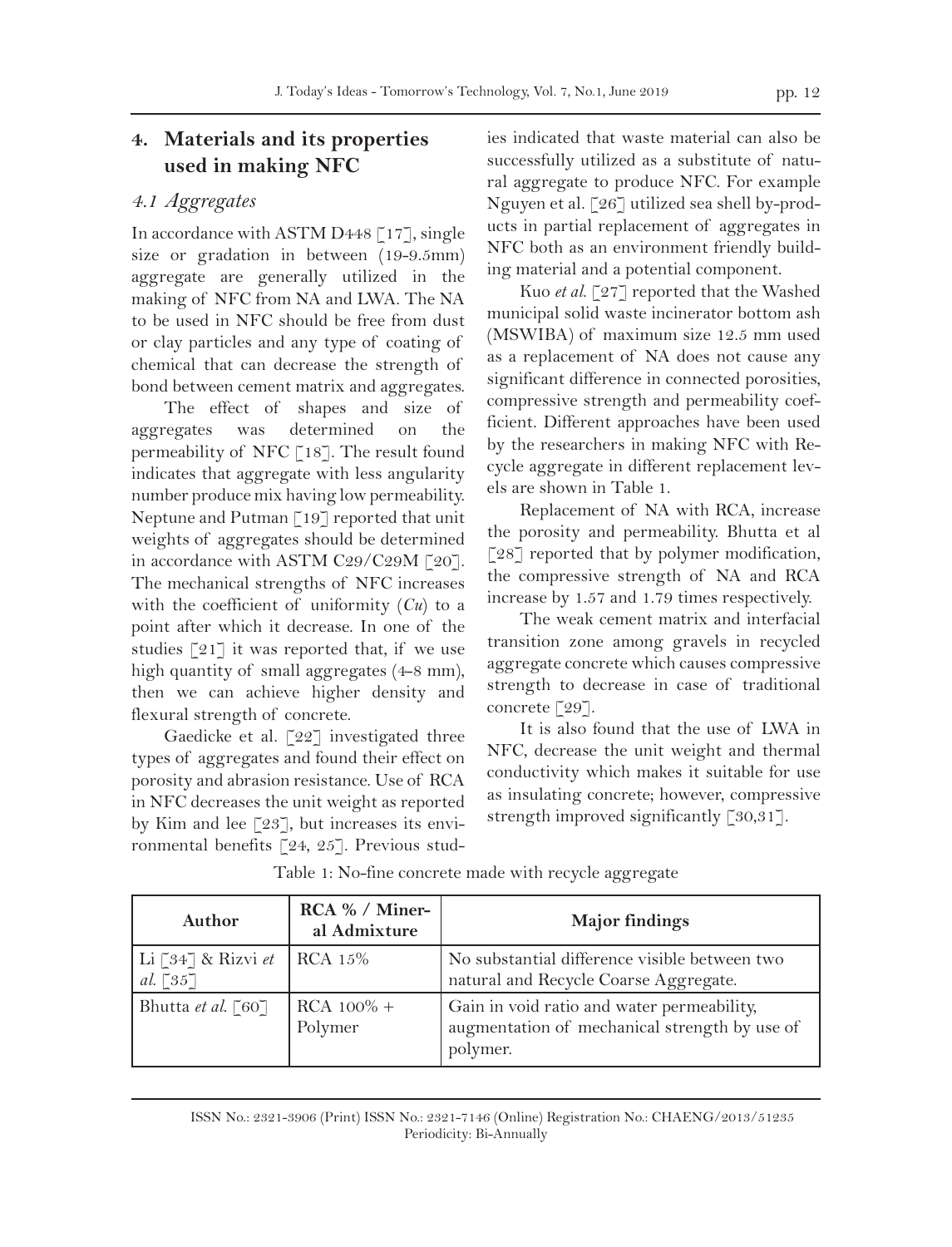| Table 1 [Continued]                                  |                                    |                                                                                                                                                                                               |  |
|------------------------------------------------------|------------------------------------|-----------------------------------------------------------------------------------------------------------------------------------------------------------------------------------------------|--|
| Author                                               | $RCA \% / Miner-$<br>al Admixture  | <b>Major</b> findings                                                                                                                                                                         |  |
| F. Tittarelli et al.<br>$\left\lceil 38\right\rceil$ | <b>RCA</b> 100%                    | Capillary water absorption increased by 100%<br>but mechanical performance decreased by 30%.                                                                                                  |  |
| Gaedicke et al. [9]                                  | <b>RCA</b> 50%                     | Porosity increased by 20% but mechanical per-<br>formance decreased by 8%.                                                                                                                    |  |
| Guneyisi et al.<br>[142]                             | RCA $25\%$ , $50\%$ ,<br>75%, 100% | Augmentation of permeability coefficient, de-<br>cline in unit weight and mechanical properties.                                                                                              |  |
| Gaedicke et al. [9]                                  | $RCA$ 50%+<br><b>GGBFS</b>         | RCA and GGBFS have no impact on abrasion<br>resistance.                                                                                                                                       |  |
| Z. Zhang et al.<br>[145]                             | $RCA$ 100% + $Fly$<br>Ash          | Addition of Recycle clay brick aggregate in-<br>creased crushing index but decreased compres-<br>sive, flexure strength and elasticity modulus by<br>36%, 28% and 21% respectively (28 days). |  |

#### *4.2 Cementitious materials*

Ordinary Portland cement has been generally used as major binder in making concrete. Industrial wastes like FA, slag and SF can also be used in addition to Portland cement and should meet the requirements of ASTM standards. Aspects such as rate of strength development, setting time and permeability also need to be studied for respective SCM.

Partially replacing OPC with MA like FA, SF, and RHA is also well researched. The thickness of cementitious layer is in direct relationship with mechanical and hydrological properties of NFC. Yang and Jiang [32] found that compressive strength of more than 45 MPa and flexural strength of more than 5 MPa could be achieved by the addition of Silica fume, and using smaller size aggregate. Yang [33] found that there is increase in performance against Freeze-thaw résistance with the addition of silica fume. The RHA and fiber has been observed to increase the mechanical properties [34]. It was also reported by Zhong & wille [35] that the strength of cement, size of aggregates and aggregate to binder (a/b) ratio largely modify

the strength properties. Also, the film forming ability was determined [36] in terms of paste thickness, and reported that the large size aggregate make thicker film compared to small aggregate size. The required amount of paste in NFC can also be estimated from the paste thickness. Large size aggregate has more paste thickness as compared to the small size aggregates. The strength properties increase as the size of aggregate decrease which increases the binding area.

### *4.3 Admixtures*

Water reducing admixtures depend on the w/c for mixing [1]. Retarding admixtures are generally required while making stiff paste like in case of NFC. They are specifically helpful in hot weather application. Some admixture like Retarding admixtures are used during moulding process to act as lubricant and helping in taking the mix out easily. Accelerators are helpful when NFC is placed in cold environment. Many studies have reported the use of viscosity modifying agent (VMA) (in accordance with ASTM C494) with water reducing agent to modify the fresh properties of NFC [22, 142, 143].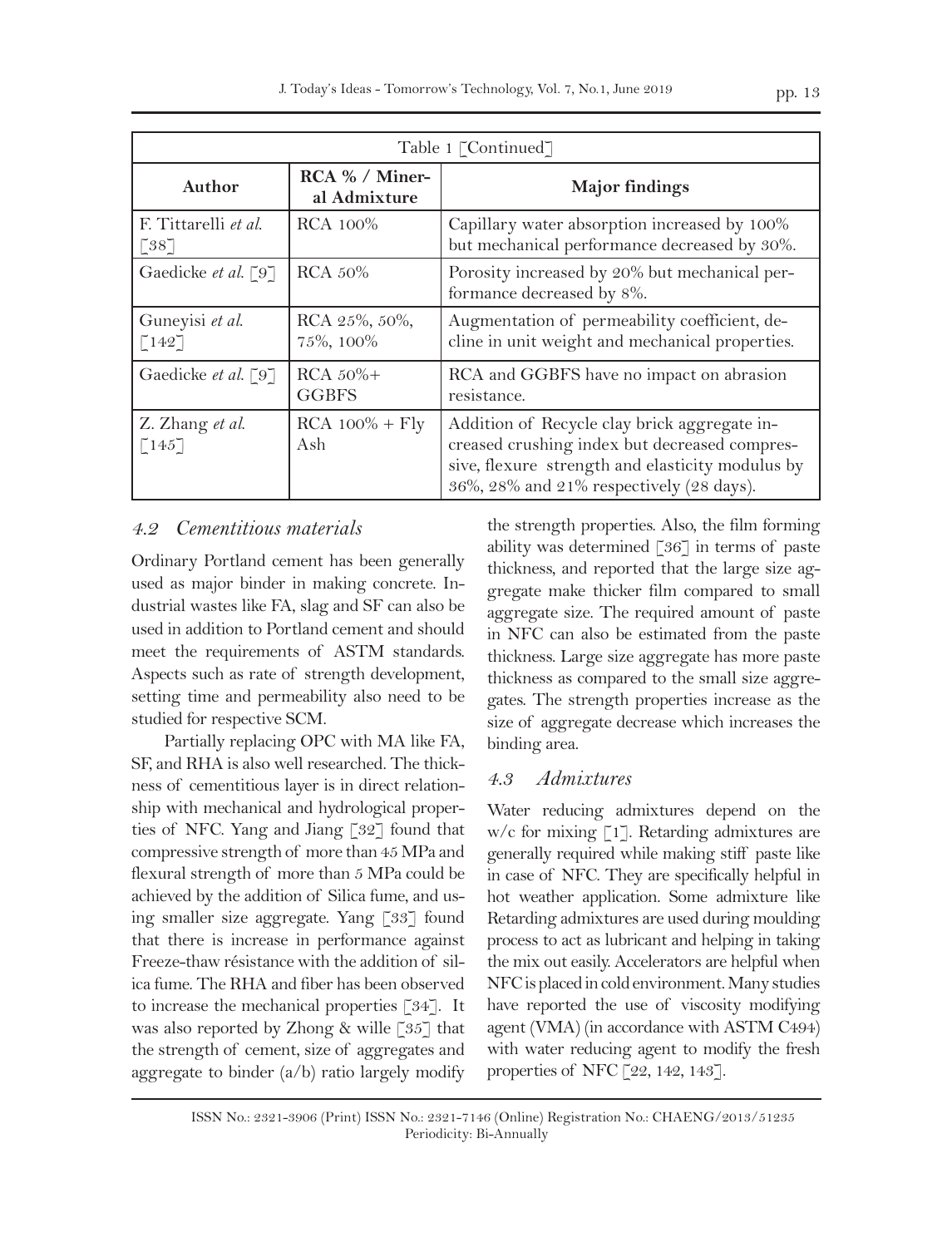Air entraining admixtures are often used in NFC. When used in environment susceptible to freezing and thawing, it has shown good resistance. As widely reported [38-40], the experimental investigation explored the effect of air entraining admixtures and reported that water to cement (w/c) ratio less than 0.40, entrained air bubbles are not required since the paste matrix are more resistant to freeze-thaw action but further corroboration is required to validate this.

### *4.4 Mix proportions*

The material used for mix proportioning of NFC is combination of Portland cement, with uniform or binary combination of coarse aggregate, miniscule fine aggregates by weight of total aggregate and water [41]. As widely reported by many researches [4, 21, 32, 34, 143, 42- 46], with the increase of little amount of fine aggregate as sand, the compression strength, durability and resistance against F/T tend to enhance. Generally PC consists of 270-415 kg/m3 of cement, 1190-1480 kg/ m3 of aggregate and w/c ratio from 0.26- 0.40. The 28 days compressive strength varies from 3.5-28 MPa, hydraulic conductivity in the range 0.2-5.4mm/s and pore size 2-8mm, depending on the type of aggregate and compaction technique used.

From past research studies it is seen that NFC can be produced by varying the w/c ratio, a/c ratio, size of aggregate and binder material type shown in Table 2. From the past studies it is found that NFC mix proportions are selected from experimental basis; however, the numbers of proposed studies on mix design of NFC are very less. The design methods reported in past literature have many disadvantages  $\left[1, 47-49\right]$  for e.g. they do not indicate how to determine the w/c ratio or effect of compaction on properties of concrete has not been taken into consideration as well there are no appropriated technique to determine the mix design of NFC.

Nguyen et al. [26] proposed the mix design for NFC based on the presumption that the cementitious paste acts only as a coating. Based on the hypothesis, required w/c, aggregate volume, cement paste volume were calculated. Binder drainage test was also proposed to evaluate the w/c ratio so that the cement paste does not go down the lower layers of concrete. To obtain empirical equation for mixture design, Zhangi et al [48] recommended orthogonal test. According to the Talbot's formula and previous experience, the orthogonality test was designed with consideration of three factors - cement dose, water cement ratio and aggregate gradation with four levels each.

| References                             | Year | Cementitious<br>Material $(kg/m^3)$ | Aggregates<br>$(kg/m^3)$ | W/CM          | Agg./cm<br>ratio | Water<br>$(kg/m^3)$ |
|----------------------------------------|------|-------------------------------------|--------------------------|---------------|------------------|---------------------|
| Khankhaje et<br>al. $\lceil 50 \rceil$ | 2016 | 340                                 | 1460                     | 0.32          |                  | 109                 |
| Chandrappa<br><i>et al.</i> [51]       | 2016 | 321-487                             | 1373-1692                | $0.25 - 0.35$ | $3.0 - 5.0$      | $84 - 161$          |
| Yahia and<br>Kabagire<br>[52]          | 2014 | 195-535                             | 1500-1700                | 0.30          |                  |                     |

Table 2: Summary of mix proportions of NFC from past literature (recreated as in  $[16]$ )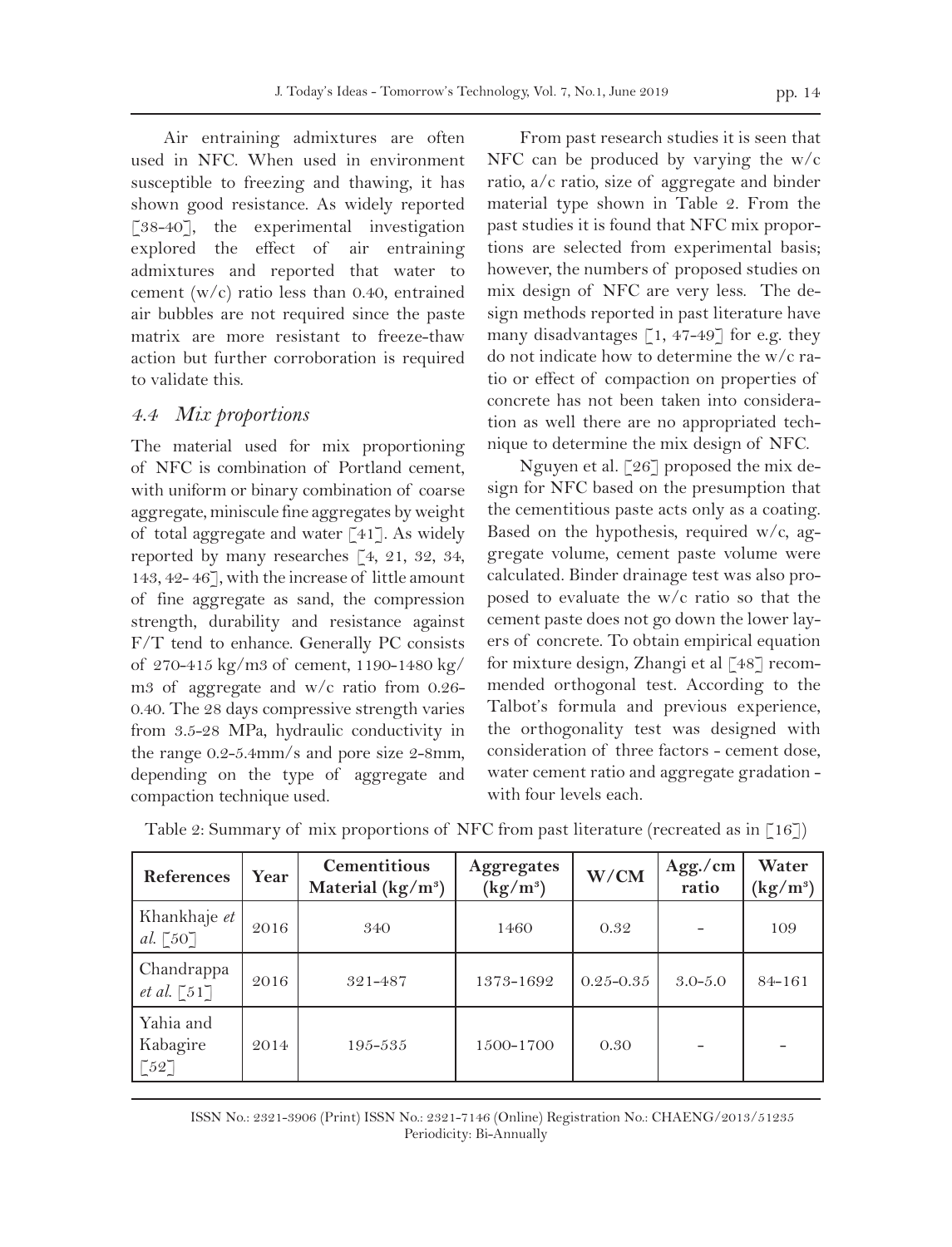| ×<br>۰. |  |
|---------|--|
|---------|--|

| Table 2 [Continued]                                                     |      |                                    |                          |               |                  |                     |
|-------------------------------------------------------------------------|------|------------------------------------|--------------------------|---------------|------------------|---------------------|
| References                                                              | Year | Cementitious<br>Material $(kg/m3)$ | Aggregates<br>$(kg/m^3)$ | W/CM          | Agg./cm<br>ratio | Water<br>$(kg/m^3)$ |
| Nguyen et<br>al. $[46]$                                                 | 2013 | 309                                | 1525                     | 0.30          | 4.9              | 93                  |
| Lim et al.<br>[53]                                                      | 2013 | 242-495                            | 1560                     | $0.20 - 0.30$ | $3.15 - 6.44$    | $73.4-$<br>148.5    |
| Bassuoni<br>and Sonebi<br>$\left[\begin{matrix} 54 \end{matrix}\right]$ | 2010 | 315-415                            | 1200-1400                | $0.28 - 0.40$ | $4 - 6$          | $125 - 154$         |
| Huang et al.<br>[42]                                                    | 2010 | 320-353                            | 1440-1587                | 0.35          | 4.5              | $112.1 -$<br>123.4  |
| Neithalath<br>et al. $\lceil 55 \rceil$                                 | 2010 | 309-312                            | 1544-1568                | 0.33          | 5                | $101 - 104$         |
| Kevern et al.<br>$\lceil 56 \rceil$                                     | 2010 | 340                                | 1540                     | 0.27          | 4.53             | 100                 |
| Crouch et al.<br>$\begin{bmatrix} 57 \end{bmatrix}$                     | 2007 | 287-345                            | 1542-1620                | 0.30          | $4.5 - 5.6$      | $87 - 105$          |
| Ghaffori et<br>al. $[58]$                                               | 1995 | 300-413                            | 1651-1800                | $0.37 - 0.42$ | $4 - 6$          | $125 - 154$         |

Joshaghani *et al*. [59] utilized the Taguchi method for designing the NFC pavement to optimize the mix design. The study determined that strength is mainly governed by the void ratio and increase in maximum size of aggregates, as the void ratio surge, the strength of single size aggregate decline. As stated in the study, the most dominating factors in compressive strength are the quantity of paste and in tensile and flexural strength is the size of aggregate.

Several successful attempts have been made on the mix design for NFC (provided in Table 2) and concluded that adequate combination of mix ingredients in NFC gives the required strength and durability. The network of interconnected voids of aggregate coated with stiff paste should be maintained.

### **5. Fresh properties of NFC**

### *5.1Unit weight*

Fresh state of NFC is a function of workability,

unit weight and porosity and it is affected mainly by water to cement ratio, workability and properties of aggregates used. Aggregate in concrete is a big factor with type, size and water absorption playing crucial roles. Sometimes, it is very difficult to obtain workable NFC of required porosity due to zero slump loss in it. Physical properties of aggregate like size, shape, texture affect workability in major way.

Unit weight of NFC is imperative instrument which helps in deciding the plastic state. There are no standard methods available to determine the unit weight; moreover, the unit weight is one of the best available measures for quality control of NFC mixtures. It is common to compact NFC by jigging in accordance with ASTM C29 [20] and the National Ready Mix Concrete Association (NRMCA) [60]. In a study by Tennis et al. [61] reported that field practices can have the acceptance of a NFC mixture of unit weight 80 kg/m3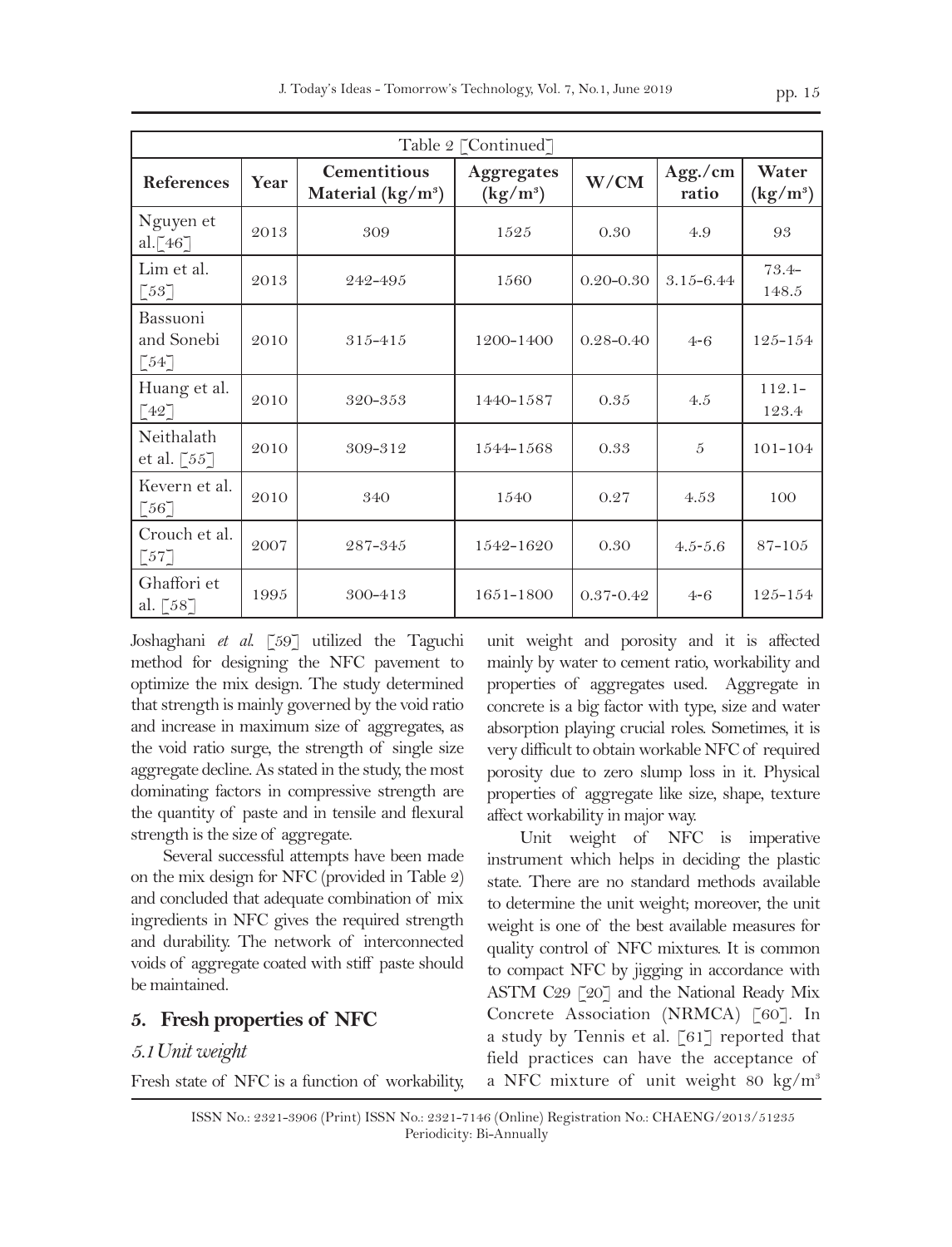or  $+\prime$ - 5% tolerance factor is acceptable for field practices. The effect of two methods of compaction namely rodding and jigging on unit weight were also analyzed. Neptune and putman [19] observed that jigging resulted in higher unit weight for all the mixtures within 9.5 mm gradation and mixtures with *Cu* closer to 3 and above*.* On the other hand, the rodding procedure produced higher values for the mixtures with lower *Cu* values in the 12.5mm and 19.0mm. Also, Gaedicke et al. [62] calculated the unit weight described in ASTM C1754 and used proctor hammer for compaction.

Unit weight and porosity are directly related to each other. As the porosity increases, density decreases and vice versa, also if the density of NFCs goes up, the porosity and water permeability goes down [63, 64]. Moreover, Murray et al. [65] reported that material properties are function of porosity of concrete mix. The final concrete unit weight is highly impacted by unrodded unit weight of aggregate. ASTM C1688 is commonly used to calculate the density and voids content in NFC. The effective voids present in NFC decrease significantly by increasing fine aggregate and water content, ultimately increases the average compressive strength [66].

### *5.2 Porosity/ Pore sizes*

Porosity is also one of the main properties of NFC and directly affects the mechanical and durability properties [67]. In NFC the total porosity/void content can be determined as per ASTM C1688 [68]. It can also be measured by using the method developed by Montes *et al*. [69] conforming to ASTM C1754 [70] and this method is widely reported by many researchers [34, 51, 52, 62, 63, 71, 72] while several researchers [19, 72-75] have also used the method described in ASTM D7063 [76] to calculate

the effective porosity. Zhong and wille [35] used difference between saturated and oven dried weight to calculate effective porosity. It was also reported that higher percentage of coarse aggregate resulted in a higher porosity [21]. This may be due to fact that void by FA cannot be filled by CA.

Deo and Neithalath [77] reported a reduction in porosity of the NFC mixtures with the increase in the compressive energy absorbed. As per Kim and lee [23], the total void ratios of specimen are more when smaller size aggregates are used. Moreover, Meulenyzer et al. [78] reported that paste volume and aggregate size have strong influence on pore parameters like pore size diameter and image analysis is helpful to understand the association between pore structure and permeability of the materials. The porosity is the decisive factor for quality control in pavement design and for material comparison. The error between different equipment's readings in separate labs but using similar Archimedes principle was 2.2%  $[69]$ . The porosity is an important parameter and mainly depends on field placement techniques so it was also recommended to calculate the porosity of field-placed specimens based on the aggregate size, core size and porosity [67]. A study also reported that porosity is greatly affected by recycle aggregate.

Bhutta *et al.* [79] in their study mentioned that the porosity is influenced by the addition of super plasticizer and a thickening agent for high performance NFC.

Vertical porosity distribution was also determined but earlier it was assumed to be constant along the depth [73, 80]. Their experimental investigation reported that the porosity increases significantly from top to bottom being lowest porosities in the top quarter, average porosities in the center half, and the higher porosities near the bottom.

ISSN No.: 2321-3906 (Print) ISSN No.: 2321-7146 (Online) Registration No.: CHAENG/2013/51235 Periodicity: Bi-Annually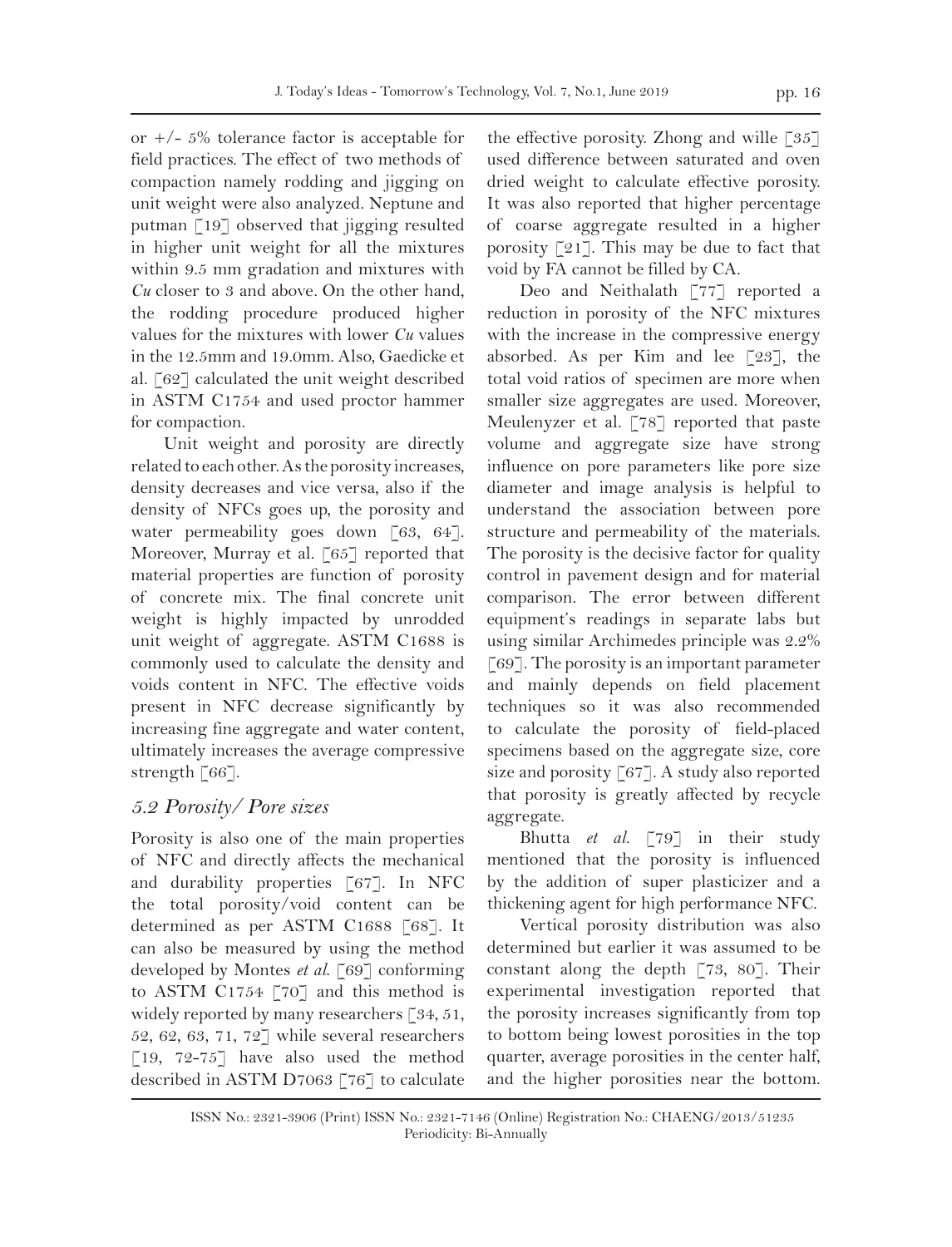Various stereological and morphological techniques were used to determine the distribution of pores in NFC [55]. Lian *et al.* [81] proposed mathematical model that provide relation between porosity and compressive strength. Zhong and wille [82] reported the pore size distribution derived by linear path function follows image analysis correctly.

the mathematical model to predict compressive strength based on porosity.

Many researchers are delved into evaporation rate studies from different types of pavements. H. Li *et al.* [85] provided an easy technique to determine evaporation rate with adequate size of pore and capillary effect for different types of pavements. It was reported that to increase the evaporation and cooling effect,



Figure 4: Images of 2D sections of NFC specimens made with: (a)  $100\%$  4.75mm(# 8); (b) 100% 9.5mm(#4); and (c) 100% 12.5mm(#3/8) aggregates (black spots are the pores)[83].

Deo *et al.* [83] found reduction in porosity with an increase in the compressive energy absorbed by compactive efforts in NFC mixtures. The size of pores increase with increase in size of aggregate. The mixes can have the similar porosity or identical porosity regardless of the nominal maximum size of aggregate used. The size of pores will increase with large size aggregate (12.5) (Fig. 4) and large no of small pores in small size aggregate (4.75mm) and combination of large and small pores in (9.5mm). Cosic *et al.* [21] reported that to produce large size pores, large aggregate could be used resulting into higher value of overall porosity but it also reduce the chance of clogging. Large amount of smaller size fraction (4- 8 mm) increase the density and strength properties in PC. Lian and Zhuge [84] developed mathematical model to correlate compressive strength and porosity and studied through empirical and theoretical derivations. Experimental data was in good agreement with

the pavement should have sufficient permeability and the evaporation rate was 0.1- 0.3mm/hr although earlier Syrrakou *et al.* [86] reported evaporation rates of magnitude (10<sup>−</sup><sup>2</sup> mm/h).

## **6. Hardened properties of NFC**

#### *6.1 Compressive strength*

The compressive strength is inversely correlated to permeability [34, 57,132]. It is also observed that the compressive strength of the NFC increases linearly with the increase of the tensile strength [30]. It has been observed that addition of small amount of sand was efficient in increasing mechanical property  $\lceil 2, 6, 92 \rceil$ . It is also reported that addition of sand and latex enhance the mechanic strength but reduce permeability of NFC [131]. The mixes with only sand, had higher increase in strength than the mixtures with sand and latex.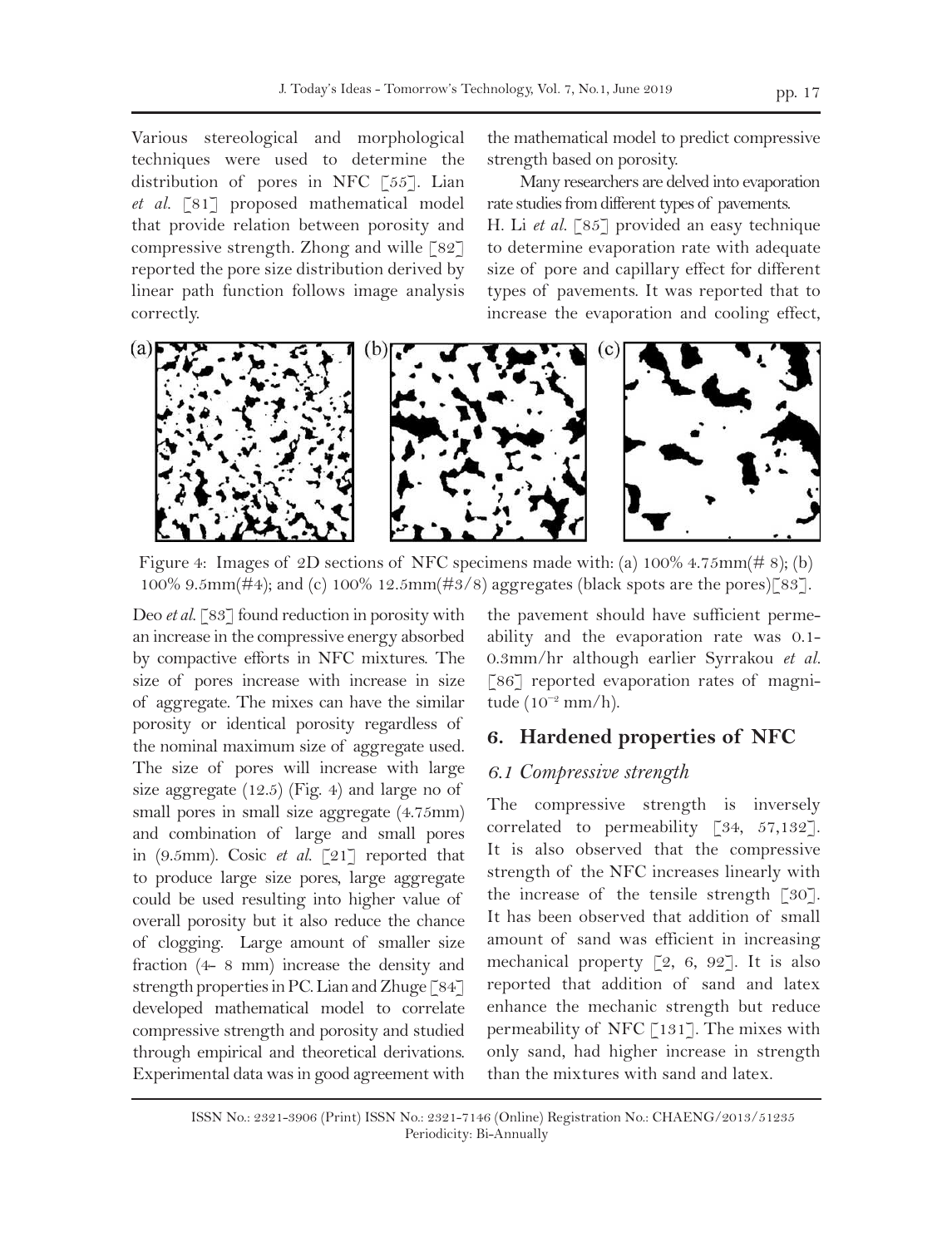As the aggregate size increase, the mechanical strengths decline, but these differences were not statically significant [57,132]. The mechanical strength is strongly related to mix proportion  $\lceil 23 \rceil$  and porosity of NFC  $\lceil 140 \rceil$ . Shu *et al.* [62] reported higher compressive strength using limestone aggregate and incorporation of latex. Also, reported by H. Wu et al [64] adding latex desirably improved the strength whereas addition of fiber did not had visible effect on mechanical properties of NFC. Huang *et al.* [42] mentioned in their study that addition of polymer, sand, fiber enhance the mechanical strength. Giustozzi [87] mentioned in their study that polymer modified mixes showed delayed curing but the mechanical strength is significantly improved. It was also observed that NFC reached 80-90 % of compressive strength after 7 days of curing as observed after 28 days of curing [88]. Widely reported by many researchers [52, 89, 90] that the increase in paste volume resulted in improving the mechanical properties regardless of aggregate size and for a given paste volume the use of lower maximum size aggregate resulted in higher strength values. Deo and Neithalath  $\lceil 83 \rceil$  used image analysis method to study material structure and compressive response. The result indicate that using the large size aggregate and increase in paste volume content in NFC are observed to be increase the compressive strength and it is mainly influenced by the pore sizes , their distribution and spacing. Moreover, small size fraction of aggregate produce small size pores in NFC [90]. Many researchers have reported that higher compressive strength could be achieved for mixtures containing smaller size aggregate [91, 21, 35, 32,59,92] and increase in cement paste [30,52,89]. It is also observed that compressive strength increases with decrease in porosity [23]. Also, compressive strength of 35 MPa was

reported by Chang *et al.* [93] using electric arc furnace slag and alkali activated slag cement.

Suozzo and Dewoolkar [94] investigated the effect of sulphur mortar capping and elastomeric pad capping on the compressive strength measurements and found that there is no statically significant difference in compressive strength measurement. Rehder *et al.* [95] and Huang *et al.* [42] from their study reported that fibers generally not found to influence the compressive strength to any significant degree, as is expected for conventional concretes also. Among the pore structure features, porosity exerted the maximum influence on compressive strength. However, Rangelov *et al.* [96] did air curing followed by wet curing and stated that 28 days compressive strength improved. More than 28 days moist curing did not gave significant gain in strength.

Attempts have been made to make the NFC using locally available coarse aggregates i.e. 1st class brick aggregate, crushed stone aggregate and recycled brick aggregate and found that NFC with compressive strength range from 4.5 to 11.72 MPa and permeability from 60 to 15 mm/sec can be made  $\lceil 97 \rceil$ . Wu *et al.* [98] made permeable bricks using incineration bottom ash and found to achieve 20 MPa of compressive strength. From the experimental work it was observed that the permeability coefficient was low as compared to the traditional bricks. Kevern *et al.* [99] studied 17 different types of aggregates and showed corresponding strengths.

Bhutta *et al.* [28] from their experimental investigation reported the reduction in compressive strength using recycle aggregate, but the compressive strength significantly increase due to polymer modification for both normal and recycle aggregate. It is believed that the addition of polymer have improved the internal cohesion

ISSN No.: 2321-3906 (Print) ISSN No.: 2321-7146 (Online) Registration No.: CHAENG/2013/51235 Periodicity: Bi-Annually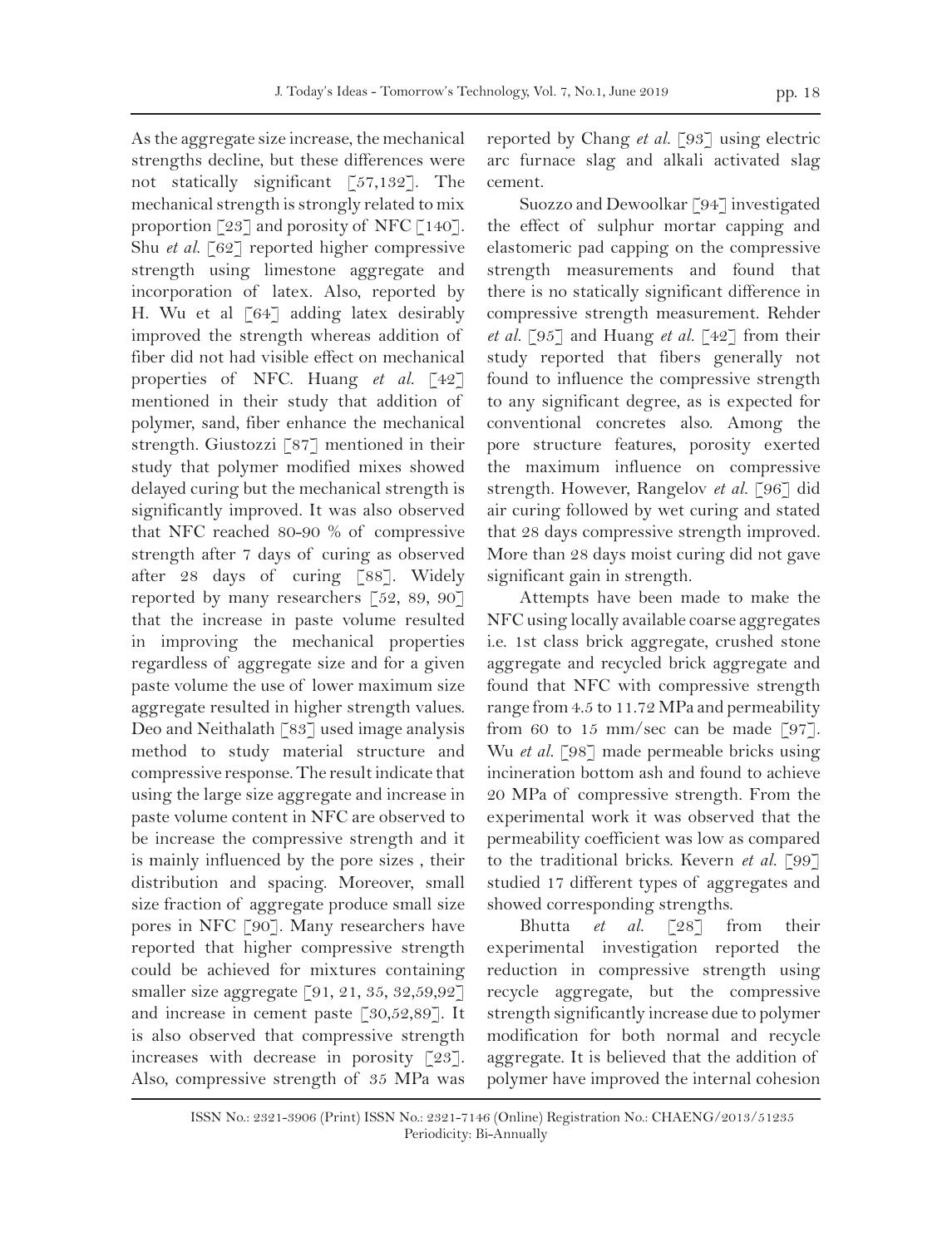and water retention between cement matrix and aggregate and increased the bonding force between neighboring aggregate particles. Gaedicke *et al.* [62] found out that compressive strength of RCA found to be 8% lower than pea gravel and 15% lower than limestone aggregate for porosity of 20%. Sata *et al.* [100] used crushed structural concrete and crushed clay bricks aggregates (both are recycle aggregates) to make geopolymer concrete and analyzed that these can be used but strength loose significantly. Although Compressive strength greatly affected by RCA (92). Moreover, Nguyen *et*  *al.* [41] reported that by partially replacing natural aggregates with sea shell by products, a compressive strength of 15 MPa could be achieved.

Hence, it can be summarized that the strength of NFC can be increased (with compromise in permeability) by factors such as paste volume, small size aggregates, addition of sand, mineral admixture and mix design. Variation of compressive strength with porosity by using natural aggregate from 11 studies is shown in Fig. 5 and by using recycle aggregate is shown in Fig. 6.



*# w/c- 0.3- 0.42*

 Figure 5: Variation in 28 days compressive strength v/s porosity reported in previous studies using natural coarse aggregate





Figure 6: Variation in 28 days compressive strength v/s porosity reported in previous studies using recycle coarse aggregate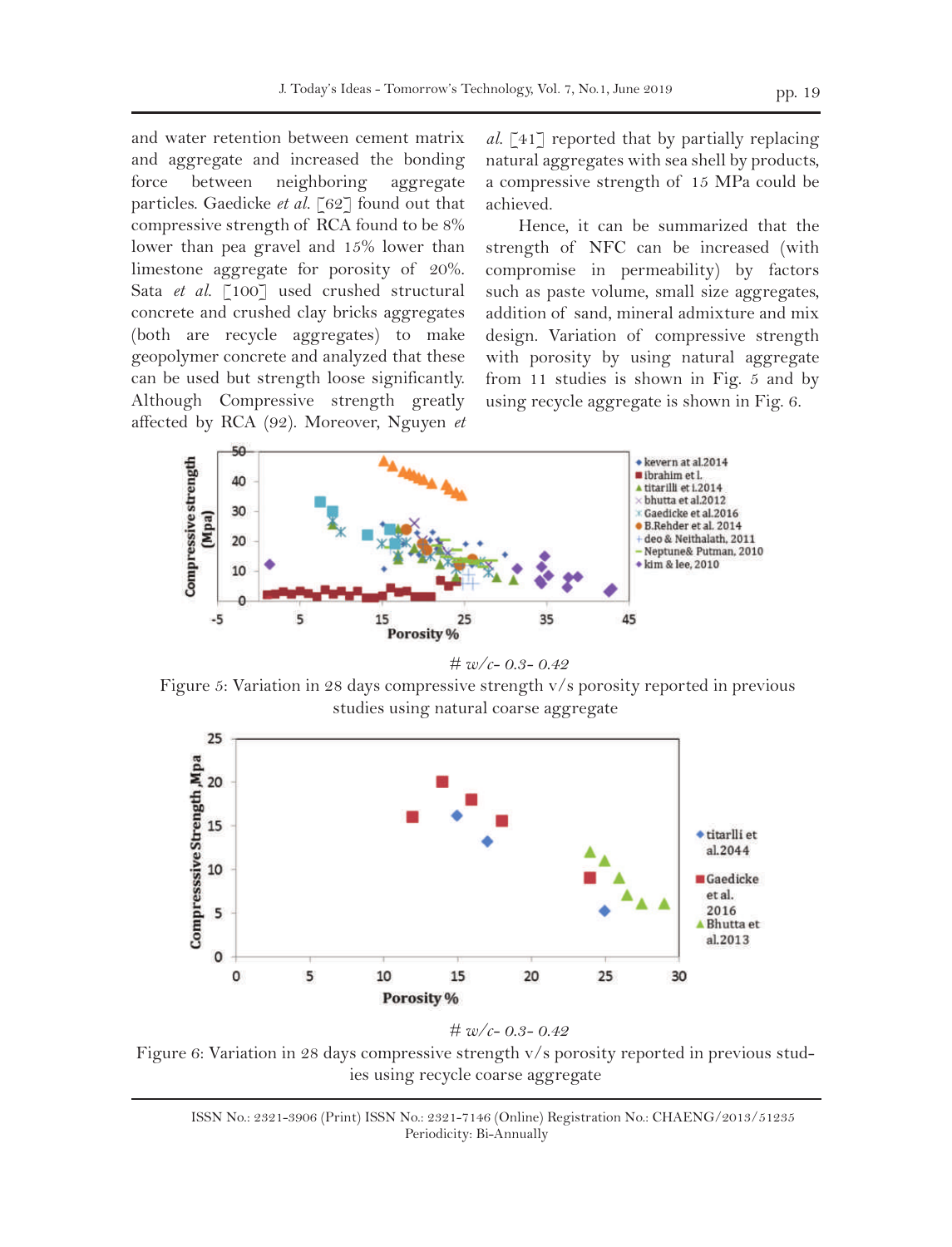## *6.2 Split tensile strength and flexural strength*

Crouch *et al.* [57] mentioned that the strength properties are related to of mixture proportions and are more sensitive to a/c ratio than w/c ratio. Several past investigations have been made on split tensile strength and flexural strength  $[19, 52, 63, 71]$ . Shu et al. [38] reported higher split tensile strength using limestone aggregate and incorporation of latex. Neptune and Putman [19] studied fifteen different aggregate gradations to determine the effect of aggregate on NFC properties. The result indicates that split and flexural strength decreased with single size aggregate gradation as the nominal maximum aggregate size increased. In addition to this Maguesvari and Narasimha [44] from their experimental investigation found that the flexural strength and split tensile strength increases with increase in percentage of fine

aggregate. Gesoglu et al. [101] studied the effect of rubber aggregate on NFC and found the reduction in split tensile strength mainly due to isolation of aggregate by rubber aggregate from cement paste. The flexural strength of range between 1 to 3.5 MPa (28, 34,79). Multiple equation exist from past studies correlating splitting tensile strength, flexural strength and compressive strength for NFC as provided in Table 3; however, very few have developed equation which relate the two properties correctly. These authors have provided a very limited number of specimens for analysis and have taken into account the porosity variation. Although, the behavior of split tensile strength is similar to compressive strength ant its variation with porosity is shown in Fig. 7.

Endeavors have been put on flexural strength to exhibit the effect of recycle aggregate and polymer modification on NFC. The result have shown that the use of recycle aggregate

Table 3: Proposed equation for relationship between compressive strength, split tensile strength and flexural strength for concrete [9]

| Reference                          | Proposed equation                                                                                                            | Observation                                                         |
|------------------------------------|------------------------------------------------------------------------------------------------------------------------------|---------------------------------------------------------------------|
| Delatte et al. $\lceil 102 \rceil$ | $\begin{cases} f_{st} = 5e^{-0.0522v} \\ fc = 62e^{-0.0677v} \end{cases}$                                                    | Correlating $f_a$ and $f_c$ to the void<br>content of the concrete. |
| Crouch et al. [103]                | $f_{\rm st} = 0.28~(f c)^{0.55}$                                                                                             | For NFC, utilized gravel and<br>limestone                           |
| Ibrahim et al. $\lceil 63 \rceil$  | $f_{\text{at}} = 0.0478 + 0.1706 \, (f_{\text{at}})$                                                                         | For NFC, utilized crushed lime-<br>stone                            |
| Gaedicke et al.[71]                | $f_{st} = 0.181 \text{ (fc)}^{0.875}$<br>$f_{\rm st} = 0.153~(f c)^{0.979}$                                                  | For all types of aggregates and for<br>effect of specimen type.     |
| Neptune and Putman [19]            | $f_{st} = 0.22~(fc)^{0.84}$<br>$f_r = 0.63~(fc)^{0.47}$                                                                      | For NFC.                                                            |
| Ghafoori and Dutta [58]            | $f_{\rm st} = 5.67 \; (f_{\rm s})^{0.5}$<br>$f_{\rm st} = 5.9 \; (f_{\rm c})^{0.5}$<br>$f_{\rm st} = 6.15 (f_{\rm c})^{0.5}$ | For NFC at 28, 60 and 90 days of<br>curing respectively.            |
| ACI 318 [104]                      | $f_{\rm st} = 0.56 (f_{\rm c})^{0.5}$                                                                                        | For conventional concrete.                                          |
| ACI 363 $[105]$                    | $f_{\rm st} = 0.59 \; (f_{\rm s})^{0.5}$                                                                                     | For high performance concrete.                                      |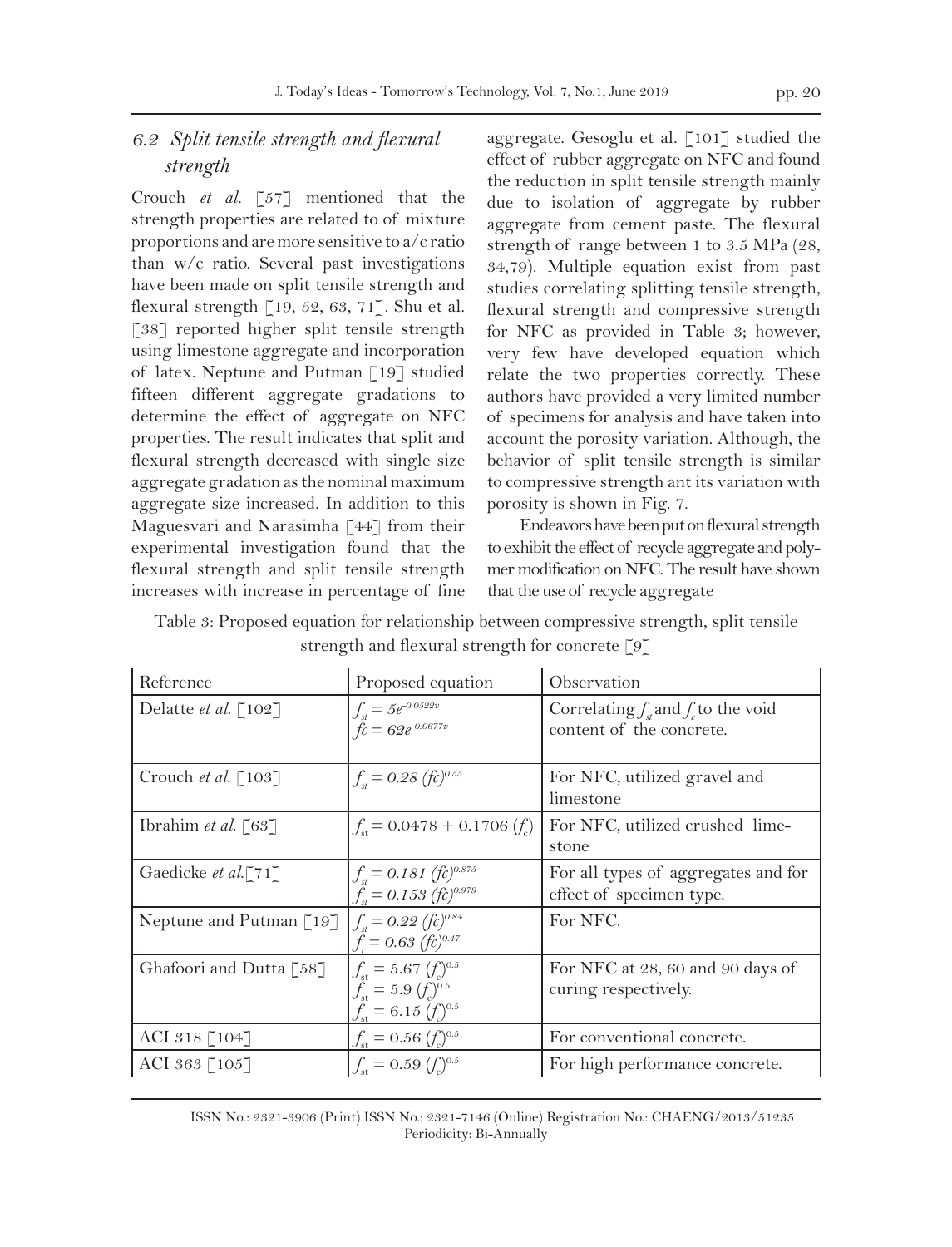decreased the flexural strength than that of normal aggregate but the polymer modification enhanced the flexural strength in all NFC [79]. Cosic *et al*. [21] found that flexural strength and modulus of elasticity were higher for dolomite aggregate than steel slag aggregate and increased with higher amount of small aggregate fraction. Brake *et al*. [37] results indicate the flexural strength depend on size in NFC than in conventional concrete [106]. Kevern *et al.* [107] reported addition of FA and 5% sand could increase flexural strength in NFC.

W.T Kuo *et al.* [27] reported that split tensile and flexure strength is 1:9 and 1:4 of the compressive strength by using MSWIBA. Chen at al. [106] reported that flexure strength is predominated by porosity than compressive strength in NFC.

## **7. Durability properties**

Generally durability is defined as the surface life under given environmental conditions. Exposure to chemicals like sulphate, acids etc. and adverse climate condition are the main factors which affects the durability. The microstructure of ITZ depends upon the physical properties of aggregate [ $108$ ,  $109$ ]. Cement matrix is the only contact between the aggregates strength and durability depends on it. It is well documented in the past literature that contact surface is the weakest point in the concrete from which the propagation of cracks starts. If the surface of aggregate is rough and porous, the bonds will be strong with cement paste [110]. In a study by Vancura *et al*. [39] Fig. 7, the behavior of NFC was tested as per ASTM C666 and ASTM C457 standard. The crack propagation starts from the contact area between the aggregate and cement paste by separating from surface as shown in Fig. 8.





*W/c- 0.3- 0.42*





Figure 8: Crack propagation primarily through the ITZ in NFC [39].

ISSN No.: 2321-3906 (Print) ISSN No.: 2321-7146 (Online) Registration No.: CHAENG/2013/51235 Periodicity: Bi-Annually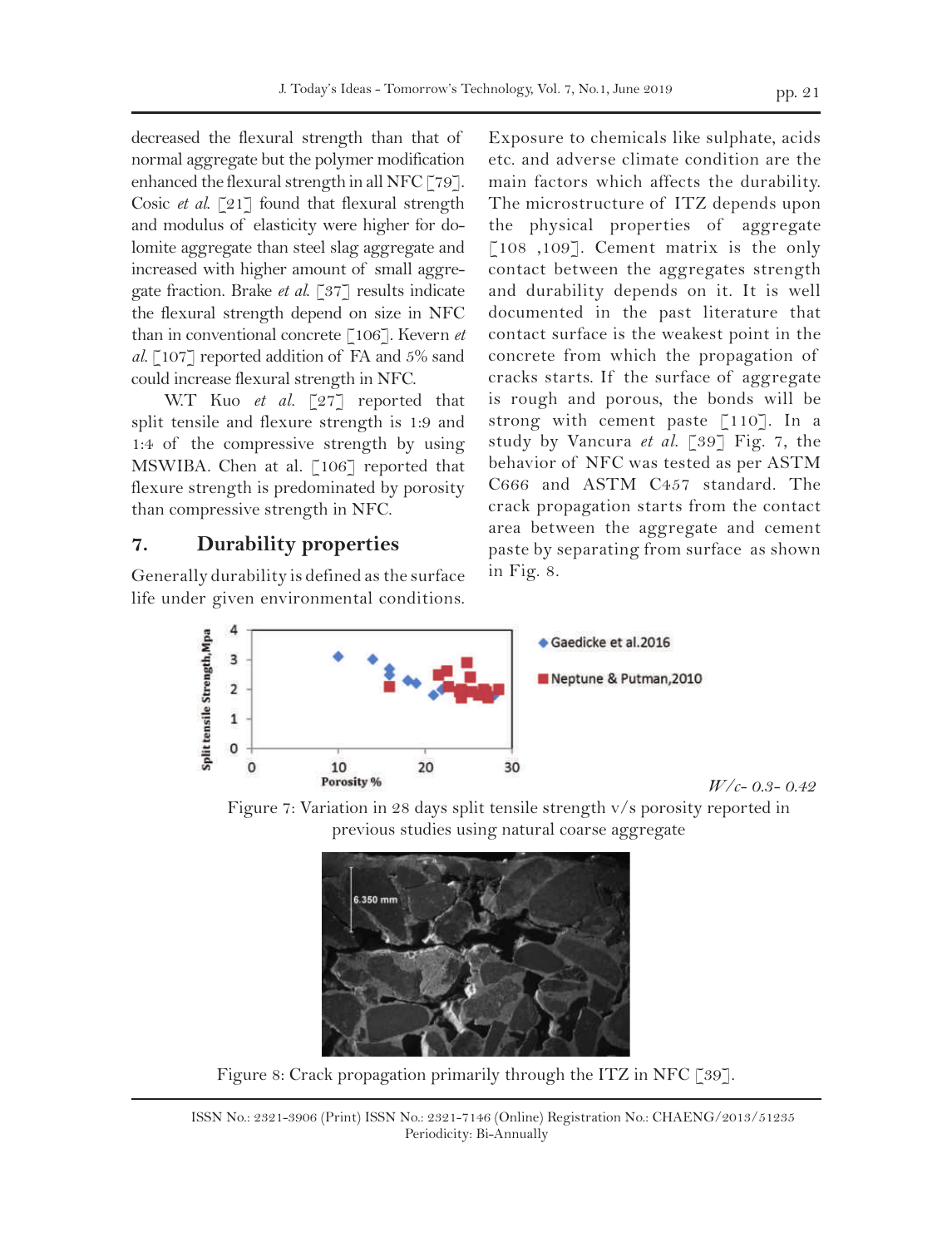



Figure 9: Air-entrained concrete [39] and without entrained air bubbles

### *7.1 Freeze thaw resistance*

The resistance to Freeze-Thaw (F-T) cycle is measured as loss in mass after successive number of F-T cycles. The ASTM C666 is used to measure F-T resistance due to lack of standard laboratory practice and more appropriate test is required to assess the durability under F-T condition for NFC [111]. Aggregate properties have the greatest effect on F-T durability. Many experimental studies has reported that use of air-entering admixture improve the F-T durability [38, 39, 58, 99]. Sample field were studied in order to evaluate the F-T. Fig. 9 shows NFC with and without air entering admixture. It was also found that the NFC with w/c below 0.4 may not require entraining bubbles as the paste matrix provides better resistance against F-T cycles. NFC mixes with aggregate having higher specific gravity also increase the resistance against F-T [99, 81]. Yang & Jiang [32] reported that addition of SF and SP increase the F-T resistance. In addition to this addition of small amount FA and synthetic fiber also increase F-T resistance. [112]. Yang *et al.* [113] reported that partially saturated samples compared to submerged samples have improved F-T resistance, although salt application increase the disintegration and addition of polypropylene fiber improve the resistance against F-T cycles [33].

#### *7.2 Abrasion resistance*

Raveling remains one of the prime challenges towards broader application of concrete technology [114]. Portland cement NFC have interconnected voids providing high porosity but at the same time decreasing strength and abrasion resistance.

Several studies have shown that small sized coarse aggregate, fine aggregates, polymer and other chemical admixture improve NFC properties [35, 32, 115]. Spalling and raveling are attributed as two biggest reason of abrasion are tested by cantabro test, loaded wheel abrasion test and surface abrasion tests ASTM C944 [64,116]. Addition of latex enhances the strength in abrasion.

Similarly, Shu *et al.* [38] also came up with the same investigation by using cantabro method to study abrasion resistance with latex. Incorporating RCA and GGBS did not reduce the abrasion resistance [22]; However, Dong *et al.* [115] found that surface abrasion test fail to distinguish between latex and fiber incorporated NFC but successful in control mix. Chen *et al.* [117] studied with help of accelerated abrasion test and inferred that NFC pavement is more durable than normal concrete. The results may vary if the cement type, coarse aggregate type, gradation and mix proportion change. Kevern *et al.* [107] found the better abrasion with surface cur-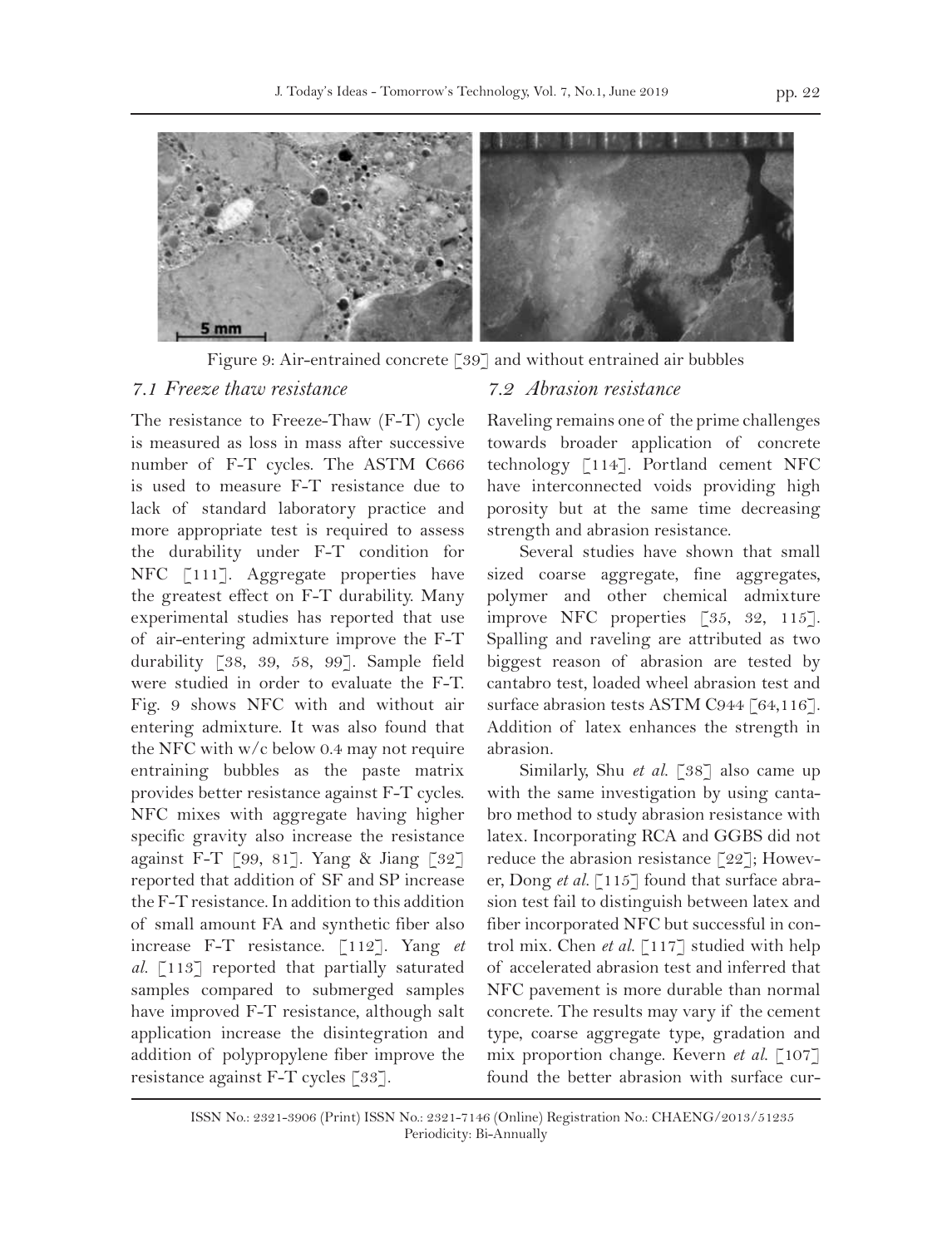ing compound but the best resistance against abrasion was obtained with soya bean oil as curing compound.

#### *7.3 Fracture toughness*

The incorporation of fiber can be selected to increase toughness. In accordance with ASTM C1399 [118], addition of fiber of length 1.5-2 inch provide extra toughness to the concrete. Chen *et al.* [106] reported that the polymer modification increases the concrete resistance to cracking. This happens due to particles polymerizing in the ITZ region by developing strong bond between cement paste matrix and aggregate. Brake *et al.*   $\lceil 37 \rceil$  found that the fracture toughness also to be dependent on size of specimen. Gesoglu et al. [101] mentioned in their study that fracture toughness increases when replacing fine aggregate & coarse aggregate with crump rubber and tire chips.

Rehder *et al.* [95] found that the fracture toughness was primarily dependent on the porosity, even though toughness was found to increase with increase in fiber volume fraction. Gain in pore size; reduce the toughness value for a specific porosity. Applications of tire chips augment the fracture energy but shows reverse results for crumb rubber.

## *7.4 Flexure fatigue*

Fatigue strength of a concrete material is determined by a two parameter Weibull probability function. Chen *et al.* [33] from their investigation stated that flexure fatigue test shows that Polymer modified NFC has far longer flexure fatigue life than supplementary cementitious modified NFC at all stressed level, as polymer helps in reduction of cracking or delay the cracking generation; moreover the fatigue life decreases with the increasing porosity and the stress level sustained by these specimens.

### *7.5 Carbonation*

NFC due to its macro structure is highly inclined to carbonation and long term preservation to embedded steel is not possible. The process may starts in few weeks after surface exposure. The electrochemical measurement exhibit that proliferation of corrosion would be high for material dipped in water [88]. Enough data is not available to understand the behavior.

#### *7.6 Permeability*

The main function of NFC is the ability to pass water through interconnected network of pores. As per ACI 522R-08 the permeability of NFC lies between (1.4-12.2) mm/s. The hydraulic conductivity mainly depends upon porosity and the pore sizes [40]. Tests show that a minimum porosity of approximately 15% is required to achieve significant percolation. The permeability is inversely proportional to the strength properties [19,59]. Permeability is significantly influenced by the porosity  $[4]$ and not by the RCA [92]. Regardless of aggregate type and polymer type the coefficient of permeability increase as the total void ratio increase for all porous concretes [28]. Huang et al. [42] reported decrease in permeability due to incorporation of latex and sand in NFC.

The permeability or Hydraulic conductivity is calculated from the well-known Darcy law [51].The inertial and velocity effects were neglected in Darcy's law and these effects are prominent when the interconnected pores turn out to be larger in size. In order to take into account the nonlinearity, the Forcheimmer's equation and Izbash law/power law are useful [119, 120]. Kozeny gave an equation to calculate permeability which was a function of porosity and specific surface area (later modified by Carmen)  $\lceil 121 \rceil$ .

Chandrappa and Biligiri [51] investigated to validate the Darcy's law and K-C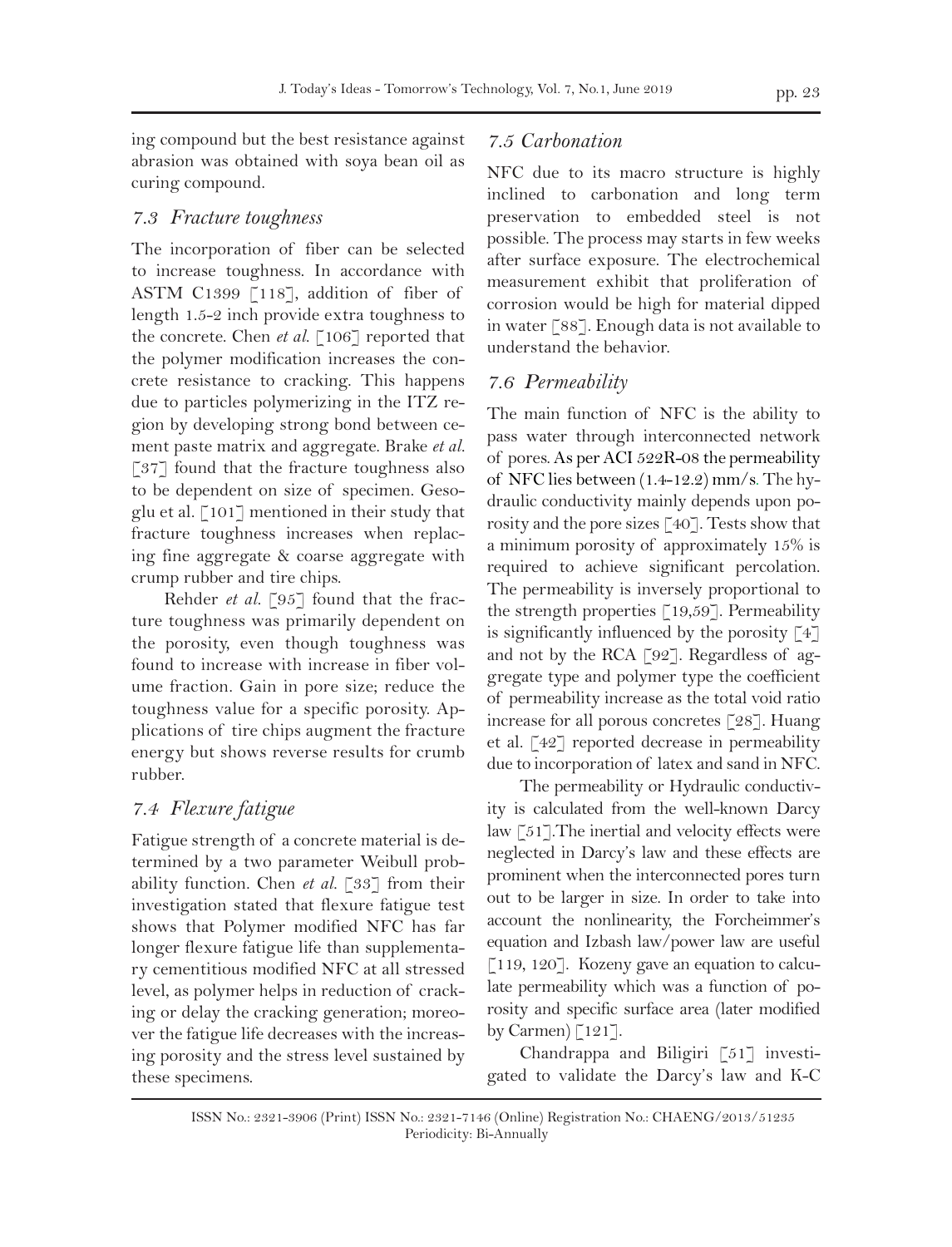equation which provides correlation between permeability and pore structure features. Tortuosity and specific surface area are higher in smaller size aggregate and lesser in large size aggregate.

Later Sumanrooriya *et al*. [90] predicted permeability of NFC mixture through planar images of specimen and through experimental investigation and reported that they were in good agreement with each other. Since clogging is biggest threat for permeability, Alamd and Haselbach [122] studies different specifications and designs to make clogging resistant NFC.

The permeability of NFC can be measured by a simple apparatus shown in Fig. 10. In the absence of standard test method, different researches have used different apparatus based on their understanding [123].



Figure 10: Falling head permeability apparatus  $\lceil 85 \rceil$ 



Figure 11: Variation in water permeability  $v/s$  porosity from previous studies [124]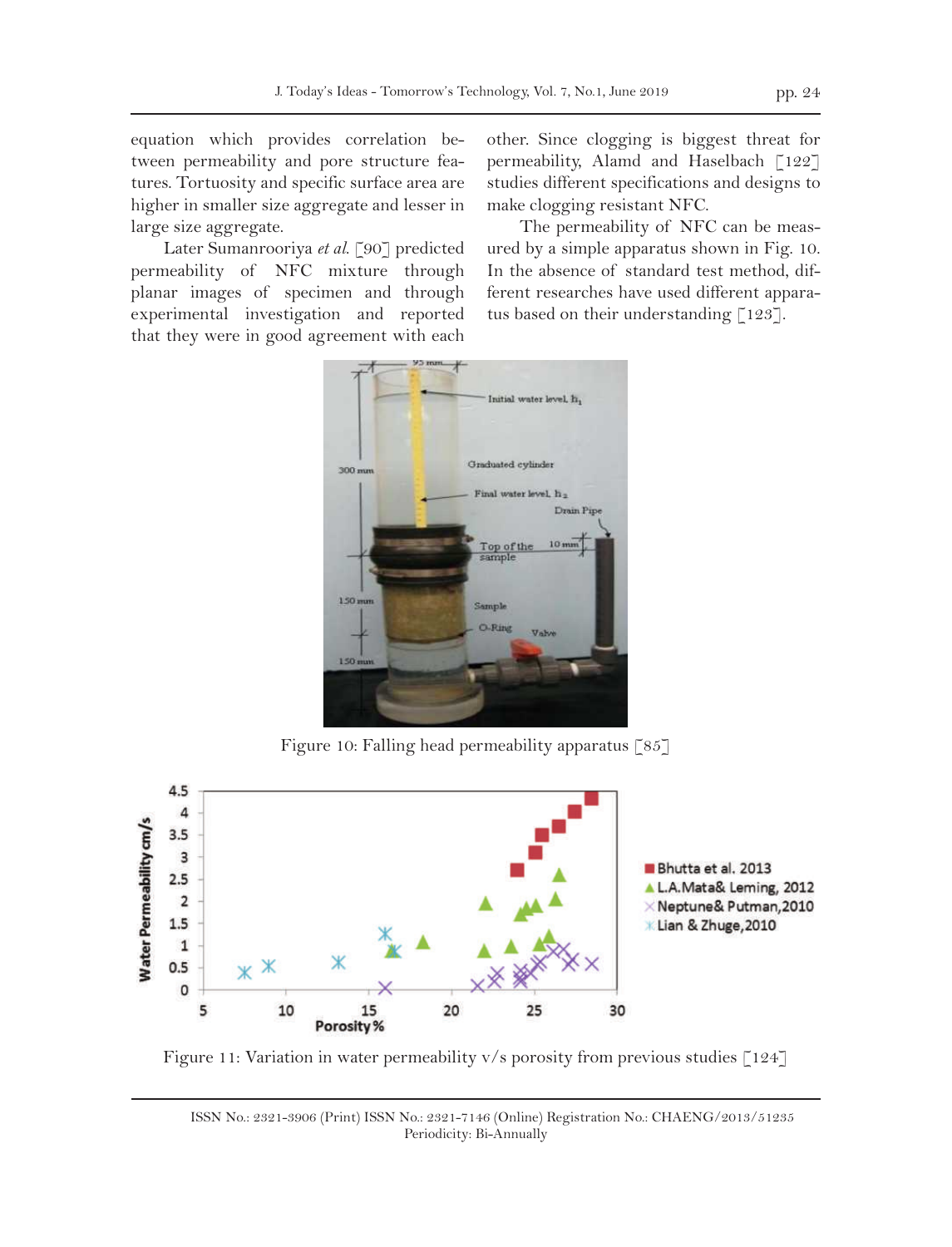From the trend obtained (Fig.11), it is seen that permeability increases with increase in porosity. It is also reported that the permeability of concrete decreases with the increase of RHA amount until the optimum RHA amount is reached [34]. Also, constant head permeability appears to be a function of pasted drain down, effective air void content and void size in NFC specimen. The reserve of the falling head and constant head methods agree reasonably well for laboratory sample as widely reported [91, 63, 125, 101, 124]. In order to understand the microstructure, Bentz [144] through virtual model compared the percolation characteristics and transport properties of actual NFC and found to be closest to the actual PC. Also CT image (Computed tomography) and probalistic description method were utilized to analyze the microstructure and found that void distribution strongly affects strength and percolation [124].

## **8. Water purification characteristics of NFC**

The runoff water carries different types of faecal matters, heavy and light chemicals, soil, oil, organic-inorganic residential and industrial wastes [126- 132]. The traditional pavements favor smooth runoff of water and as a result, the pollutants get passed on to water sources. If such pollutants pass on to ground then it pollutes ground water and imbalance the ecological system. The NFC reduces the quantity of such runoff water as well improve the quality of absorbed water reaching ground water resources.

High thickness of NFC acts as better purifier [133]. In one of studies, concentration of lead was negligible and copper and zinc were less in NFC [134, 135]. Dissolved heavy metal concentration was found to be very less in NFC [136]. NFC could be a very good option in industrial area to capture heavy metals. Ketcheson *et al* [129] reported that NFC can increase chloride contamination in salt vulnerable areas. Geotextile separate cadmium, zinc and copper [137, 138].

Table 4 shows different avenues considered for the advancement of properties of NFC.

| Authors                                          | Proposed methodology                                                 | Significance                                                                                                                                     |
|--------------------------------------------------|----------------------------------------------------------------------|--------------------------------------------------------------------------------------------------------------------------------------------------|
| [79]                                             | Bhutta et al.   Three different aggregate<br>sizes along with SP and | High performance porous concrete (HPPC)<br>with blending of SP and cohesive agent.                                                               |
|                                                  | cohesive agent                                                       | Fair workability and strength properties.                                                                                                        |
|                                                  |                                                                      | Addition of cohesive agent decreases the total<br>void ratio and permeability.                                                                   |
| Zhifu Yang<br>$\begin{bmatrix} 33 \end{bmatrix}$ | Variation in w/c with<br>different combination of                    | An increase in cement content slightly increased<br>the F-T Resistance of water-cured NFC.                                                       |
|                                                  | silica Fume, fiber, AEA                                              | Increasing $w/c$ from 0.25 to 0.35, increase in<br>F-T resistance of both water and air cured<br>specimen observed.                              |
|                                                  |                                                                      | Silica fume was observed to help increase the<br>F-T resistance of water-cured in the presence<br>of deicing salts whereas no significant effect |
|                                                  |                                                                      | of polypropylene fibers.                                                                                                                         |

| Table 4: Different avenues considered for the advancement of properties of NFC |
|--------------------------------------------------------------------------------|
|--------------------------------------------------------------------------------|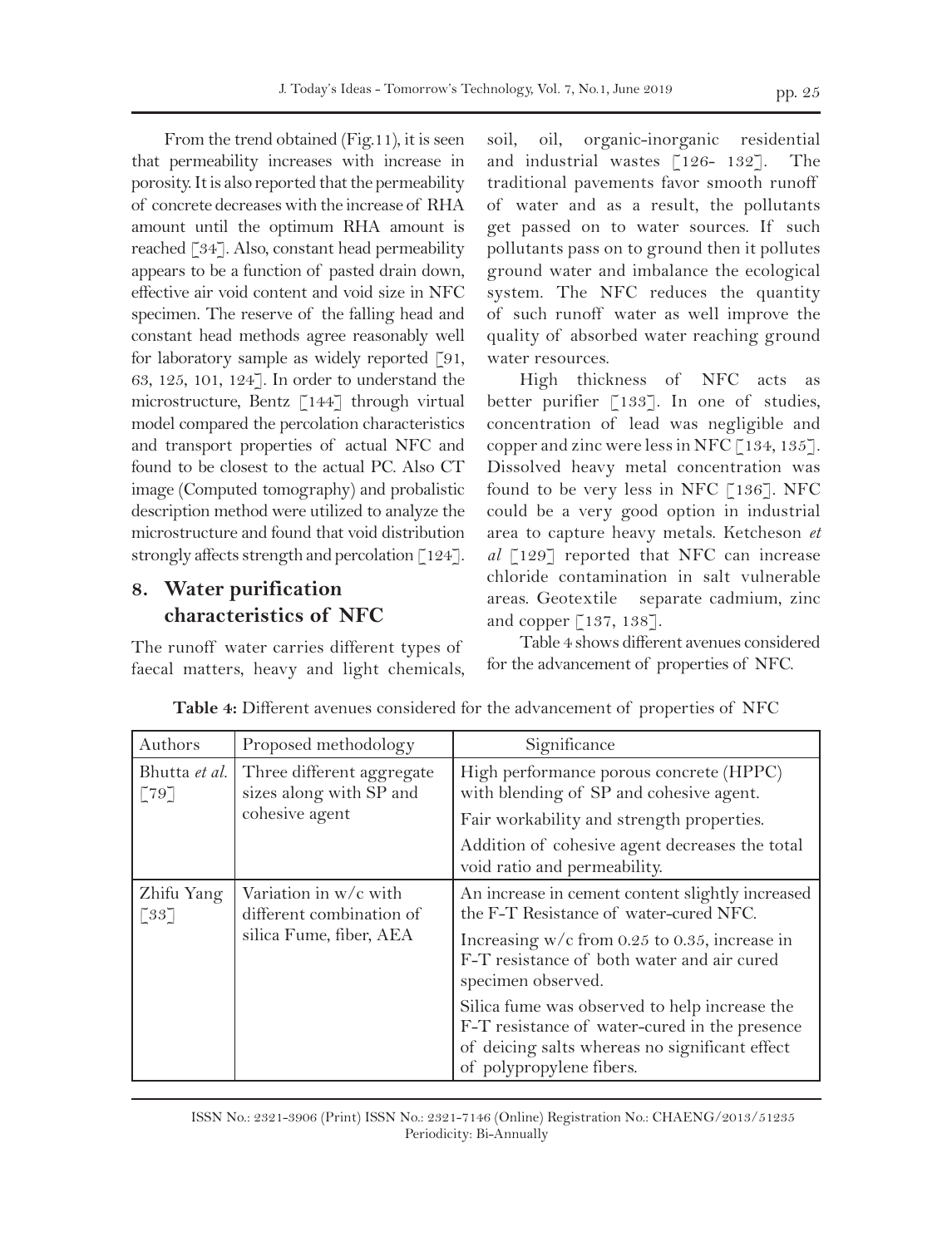|                                      | Table 4 [Continued]                                                                                                                         |                                                                                                                                                                                                                |  |  |  |
|--------------------------------------|---------------------------------------------------------------------------------------------------------------------------------------------|----------------------------------------------------------------------------------------------------------------------------------------------------------------------------------------------------------------|--|--|--|
| Li et al.<br>[139]                   | Silica fume, fly ash (se-<br>lected as reactive powder),<br>U-type expansion agent<br>(UEA) (aluminum sulfate,<br>aluminum oxide and alumi- | High Strength NFC with Optimum mix pro-<br>portion of Reactive powder<br>Compressive strength greatert than 69 MPa<br>and flexural strength greater than 10 MPa<br>with a 13.02 mm/s permeability coefficient. |  |  |  |
| Shen <i>et al.</i><br>[140]          | num potassium sulfate)<br>Application of TiO2 onto<br>the surface of NFC                                                                    | Excellent pollutant removal properties.                                                                                                                                                                        |  |  |  |
| Tho-in et<br>al. $\lceil 141 \rceil$ | (FA), Na <sub>2</sub> SiO <sub>3</sub> , NaOH solu-<br>tion and coarse aggregate                                                            | Acceptable mechanical properties.                                                                                                                                                                              |  |  |  |
| Nguyen et<br>al. $[26]$              | 60% mass of the natural<br>aggregates was replaced<br>by crushed seashells and<br>about $6\%$ of sand is used<br>to make shell NFC          | The crushed shells have a lower mechanical<br>strength and freeze/thaw resistance than the<br>control NFC.<br>Significant decrease in permeability on loading<br>with mixture of silty clay and sand.          |  |  |  |
| Murray et<br>al. $[65]$              | Chitosan (waste from sea food<br>industry) and tire crumb.                                                                                  | Similar properties<br>High sorption capacity.                                                                                                                                                                  |  |  |  |
| Sata et al.<br>[100]                 | NA, RCA with fly ash<br>$(FA)$ , (Na2SiO3) & (NaOH)<br>solution                                                                             | Both Recycle aggregate from Concrete and<br>clay Bricks could be used.<br>Compressive strength of 10.3 MPa with recy-<br>cle aggregate produced.                                                               |  |  |  |
| Zhong &<br>Wille $[45]$              | SF, silica powder and ag-<br>gregates with 99% content<br>of SiO <sub>o</sub> along with high<br>range WR                                   | HPPC made with appropriate aggregate size<br>and a/b ratio.                                                                                                                                                    |  |  |  |

## **9. Summary and conclusion**

The review paper summarizes the detailed study on various parameters depicting the properties of NFC and its vital use for infiltrating water into the ground. It can be inferred that admixture such as RHA, FA, SF when added to concrete, have potential to increase mechanical and durability properties of NFA. As a result of which the microstructure of cement matrix will be modified in order to enhance the quality of concrete as mentioned in the above section. It has been observed from the previous studies that the effect of w/c ratio is negligible on the strength of NFC which mainly depends on the mixed variables that are function of aggregate cement ratio. The resistance against aggressive chemicals has not been reported in past studies; hence it is required to investigate the pavement considering the long-term effect. The literature review reveals that a very few studies have been reported on carbonation of NFC.

So, it can be concluded that the proper selection of mix variable is a major concern which dominates the strength property of NFC. In India, its testing is limited to R&D labs only and practical application is still not on the ground. Regular maintenance of NFC pavement is required for the proper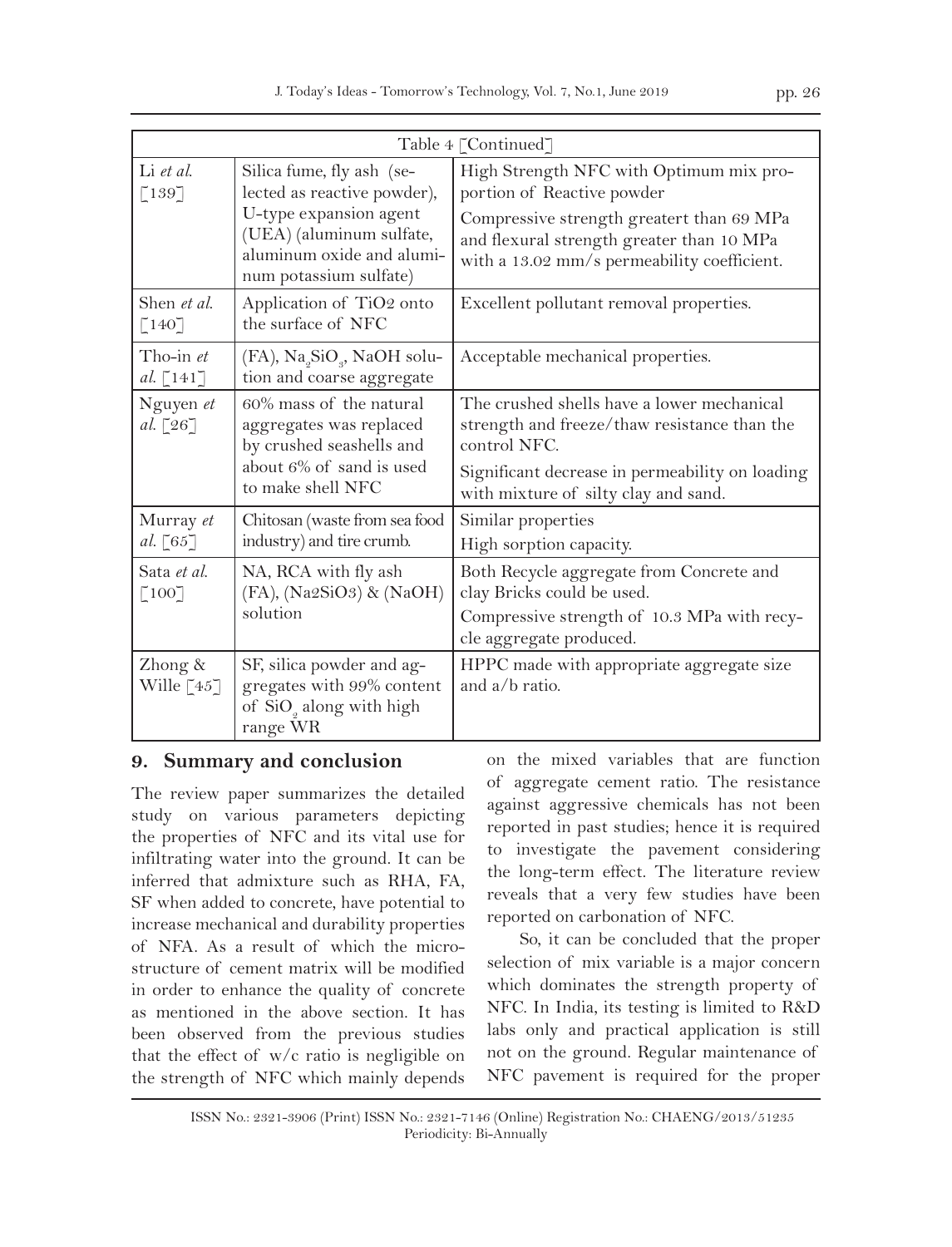functioning. More practical research need to be conducted for the efficient use of NFC in pavements. A few of the future research aspects are described as following:

Research Scope in the field of NFC

- The knowledge of perdurable behavior of NFC using binary and ternary combination of mineral admixtures is relatively unknown.
- Investigation of mechanical properties and durability of no fine concrete on long term basis.
- Carbonation of NFC is not well defined.
- The response towards diverse cement blends on mechanical and durability properties of NFC need to be further probed.
- Optimization of mineral admixtures in mix design of NFC.
- Established mix design for the application on low volume traffic as well as for high volume traffics pavements.
- • Standardized method to determine the porosity and permeability of no fine concrete.
- The durability property such as resistance against salts, Sulphate and acids is not studied.

### **10. Acknowledgement**

This research did not receive any specific grant from funding agencies in the public, commercial, or not-for-profit sectors. The authors gratefully acknowledge the support of the staff of Concrete Structures Laboratories at Dr. B. R Ambedkar National Institute of Technology, Jalandhar, India during the experimentation work reported in the present investigation.

## **References**

[1] ACI 522R-10. (Reapproved 2011), *Report on pervious concrete*, American Concrete Institute, Farmington Hills, MI, USA, 2010.

- [2] J. T. Kevern, "Evaluating permeability and infiltration requirements for pervious concrete", *Journal of Testing Evaluation*, vol. 43, no. 3, pp. 1–10, 2014.
- [3] M. Sonebi, M. Bassuoni, and A. Yahia, "Pervious concrete: Mix design, properties and applications", *RILEM Technical Letters*, pp. 109 –115, 2015.
- [4] A. Bonicelli, F. Giustozzi and M. Crispino, "Experimental study on the effects of fine sand addition on differentially compacted pervious concrete", *Construction and Building Material*. vol. 91, pp. 102–110, 2015.
- [5] D. J. Swan and D. R. Smith, "Development of design system for permeable interlocking concrete pavement", *Green Streets and Highways* 2010.
- [6] X. Bao, W.Liao, Z.Dong, S.Wang and W.Tang, "Development of Vegetation- pervious concrete in Grid Beam System for Soil Slope Protection*", Materials*, vol. 10, 96, 2017.
- [7] National Ready Mixed Concrete Association (NRMCA). CIP-38 – pervious concrete. Concrete in Practice. Silver Spring, MD, 2004.
- [8] B. E. Eisenberg, ASCE EWRI "Permeable pavement technical committee introduction of committee goals", and chapter 1 of Guidelines "Design Considerations Common to all Permeable Pavements", Low Impact Development 2010.
- [9] A. Zouaghi, "Technological problems of multi-performance pervious concrete", In: Proceedings of the 1st fib congress, pp. 233–42, 2004.
- [10] M. Chopra, M. Wanielista, J. Spence,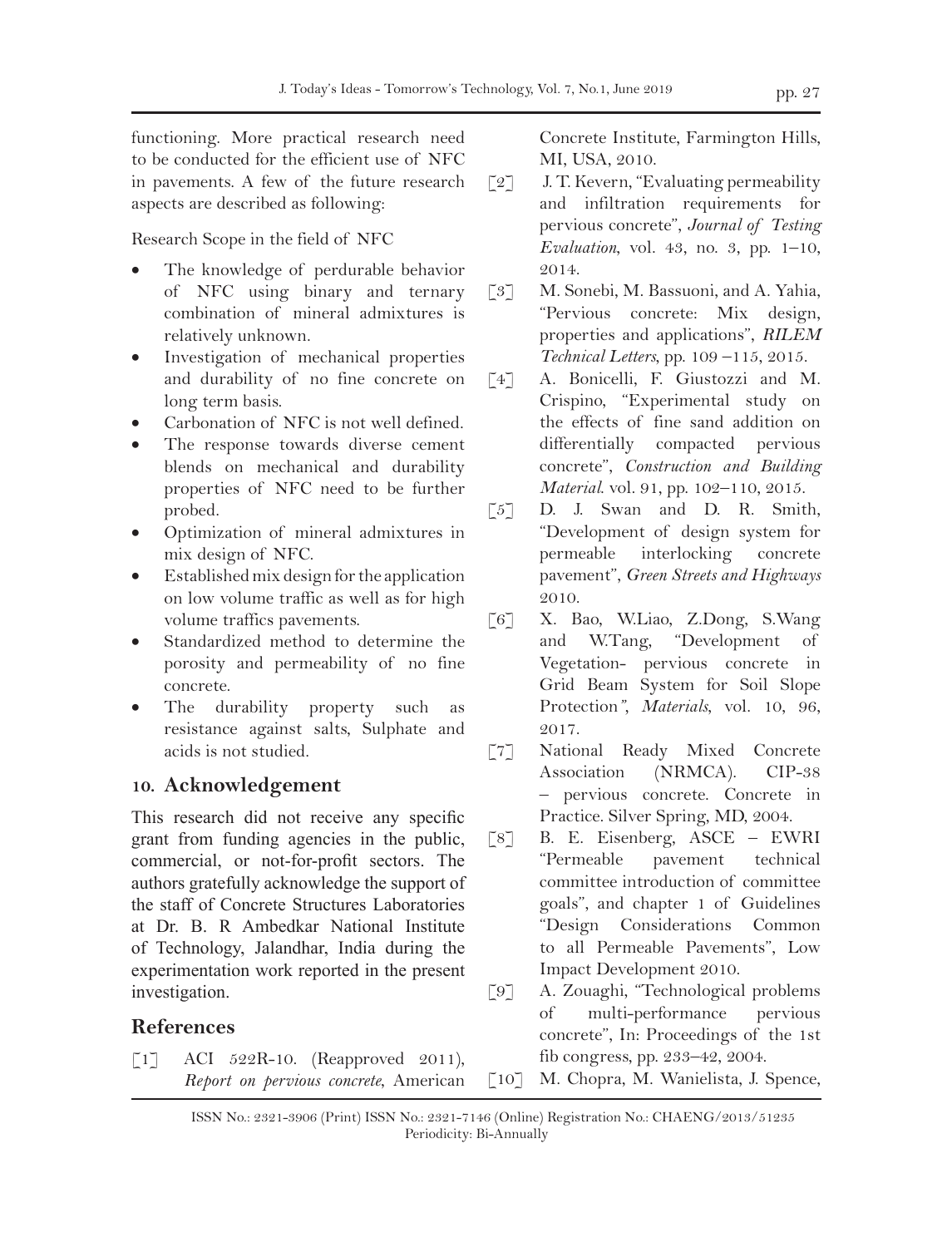C. Ballock, "University of Central Florida & Florida DOT", *Construction and Maintenance Assessment of pervious concrete Pavements*", 2007.

- [11] M. T. Suleiman, K. Gopalakrishnan, J. T. Kevern, "Structural response of pervious concrete pavement systems using falling weight deflectometer testing and analysis", *Journal of Transport Engineering*, vol. 137, no. 12, pp. 907–917, 2017.
- [12] I. K. Abite, M. Chopra, I. Uju, "Evaluation of mechanical properties and structural integrity for pervious concrete pavement systems", technical note, *Journal of Material in Civil Engineering*, vol. 26, pp. 1–6, 2014.
- [13] M. Scholz, P. Grabowiecki, "Review of permeable pavement systems", *Building and Environment,* vol. 42, pp. 3830–3836, 2007.
- [14] R. Gupta, "Monitoring in situ performance of pervious concrete in British Columbia—a pilot study", *Case Studies in Construction Materials,* vol. 1, pp. 1–9, 2014.
- [15] L. M. Haselbach and R.M. Freeman, "Vertical porosity distributions in pervious concrete Pavement", *ACI Materials Journal*, vol. 103, no. 6, November- December 2006.
- [16] W. B. Denison, "Performance of pervious portland cement concrete by field and laboratory testing, including void structure, Unit Weight, Compressive and Flexural Strength", pervious concrete, Tampa. FL, pp.17–26, *ASTM International*, West Conshohocken, PA 2012.
- [17] ASTM D448, "Standard classification for sizes of aggregates for roads and bridge construction", *ASTM International, 100 Barr Harbor Drive*, PO Box C700, West Conshohocken,

PA 19428-2959, United States.

- [18]. A. K. Jain, J. S. Chouhan, S. S. Goliya, "Effect of shape and size of aggregate on permeability of pervious concrete", *Journal of Engineering Research and Studies*, vol. 2, no. 4, pp. 48-51, 2011.
- [19] A. I. Neptune and B. J. Putman, "Effect of aggregate size and gradation on pervious concrete mixtures", *ACI Material Journal*, vol. 107, no. 6, 2010.
- [20] ASTM C29/C29M, "Standard test method for bulk density ("Unit Weight") and Voids in Aggregate. ASTM International, 100 Barr Harbor Drive, PO Box C700, West Conshohocken, PA 19428-2959, United States.
- [21] K. Cosic, L. Korat, V. Ducman, I. Netinger, "Influence of aggregate type and size on properties of pervious concrete", *Construction and Building Materials,* vol. 78, pp. 69–76, 2015.
- [22] C. Gaedicke, A. Marines, F. Miankodila, "Assessing the abrasion resistance of cores in virgin and recycled aggregate pervious concrete", *Construction and Building Materials,* vol. 68, pp. 701– 708, 2014.
- [23] H. K. Kim, H. K. Lee, "Influence of cement flow and aggregate type on the mechanical and acoustic characteristics of porous concrete", *Applied Acoustics,* vol. 71, pp. 607–615, 2010.
- [24] Li J, "Mix design of pervious recycled concrete", *in presented at the Geo Hunan International Conference*, Changsha, China, June, 2009.
- [25] R. Rizvi, S. Tighe, V.Henderson, J. Norris, "Evaluating the use of recycled concrete aggregate in pervious concrete pavement. Transportation Research Record",

ISSN No.: 2321-3906 (Print) ISSN No.: 2321-7146 (Online) Registration No.: CHAENG/2013/51235 Periodicity: Bi-Annually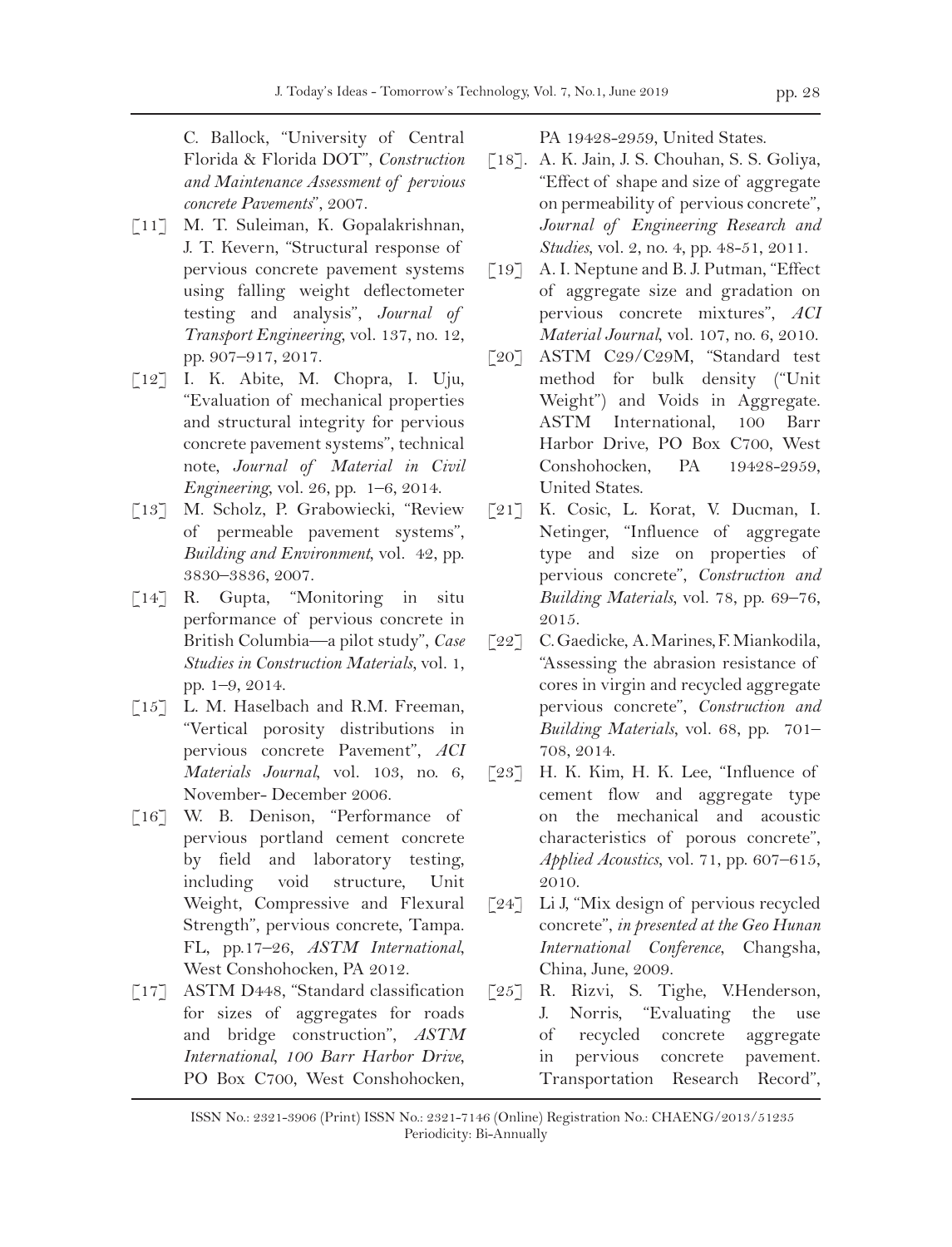*Journal of Transport Research Board*, no. 2164, pp. 132–40, 2010.

- [26] D. H. Nguyen, Moh. Boutouil, N. Sebaibi, F. Baraud, L. Leleyter, "Durability of pervious concrete using crushed seashells'', *Construction and Building Materials,* vol. 135, pp. 137–150, 2017.
- [27] W. T. Kuo, C. C. Liu, D. S. Su, "Use of washed municipal solid waste incinerator bottom ash in pervious concrete", *Cement Concrete Composites,* vol. 37, pp. 328–335, 2013.
- [28] M. A. R. Bhutta, N. Hasanah, N. Farhayu, M. W. Hussin, M. Bin, M. Tahir, J. Mirza, "Properties of porous concrete from waste crushed concrete (recycled aggregate)", *Construction and Building Materials*, vol. 47, pp. 1243- 1248, 2013.
- [29] M. Behera, S. K. Bhattacharyya, A.K. Minocha, R. Deoliya, S. Maiti, "Recycled aggregate from C&D waste & its use in concrete – A breakthrough towards sustainability in construction sector: A review", *Construction and Building Materials*, vol. 68, pp. 501– 516, 2014.
- [30] Y. Zaetang, A. Wongsa, V. Sata, P. Chindaprasirt, "Use of lightweight aggregates in pervious concrete", *Construction and Building Materials,* vol. 48, pp. 585–591, 2013.
- [31] P. Chindaprasirt, P. Nuaklong, Y. Zaetang, P. Sujumnongtokul, V. Sata, "Mechanical and thermal properties of recycling lightweight pervious concrete", *Arab Journal of Science and Engineering*, 2014.
- [32] J. Yang, G. Jiang, "Experimental study on properties of pervious concrete pavement materials", *Cement and Concrete Research*, vol. 33, pp. 381–386, 2003.
- [33] Z. Yang, "Freezing-and-thawing durability of pervious concrete under simulated field conditions", *ACI Materials Journal*, 2011.
- [34] S. Hesami, S. Ahmadi and M. Nematzadeh, "Effects of rice husk ash and fiber on mechanical properties of pervious concrete pavement", *Construction and Building Material*, vol. 53, pp. 680–691, 2014.
- [35] R. Zhong, K. Wille, "Compression response of normal and high strength pervious concrete", *Construction and Building Material*, vol. 109, pp. 177– 187, 2016.
- [36] B. E. Jimma, P. R. Rangaraju, "Filmforming ability of flowable cement pastes and its application in mixture proportioning of Pervious concrete", *Construction and Building Materials*, vol. 71, pp. 273–282, 2014.
- [37] N.A. Brake, H. Allahdadi, F. Adam, "Flexural strength and fracture size effects of pervious concrete", *Construction and Building Materials*, vol. 113, pp. 536–543,2016.
- [38] X. Shu, B. Huang, H. Wu, Q. Dong, E.G. Burdette, "Performance comparison of laboratory and field produced Pervious concrete mixtures", *Construction and Building Materials,*  vol. 25, pp. 3187–3192, 2011.
- [39] M. Vancura, K. Macdonald, L. Khazanovich, "Microscopic analysis of paste and aggregate distresses in Pervious concrete in a wet, hard freeze climate*", Cement & Concrete Composites*, vol. 33, pp. 1080–108, 2011.
- [40] R. C. Meininger, "No-fines Pervious concrete for paving", *Concrete International*, vol. 10, no. 8, pp. 20–27, 1988.
- [41] D. H. Nguyen, M. Boutouil, N. Sebaibi, L. Leleyter and F. Baraud,

ISSN No.: 2321-3906 (Print) ISSN No.: 2321-7146 (Online) Registration No.: CHAENG/2013/51235 Periodicity: Bi-Annually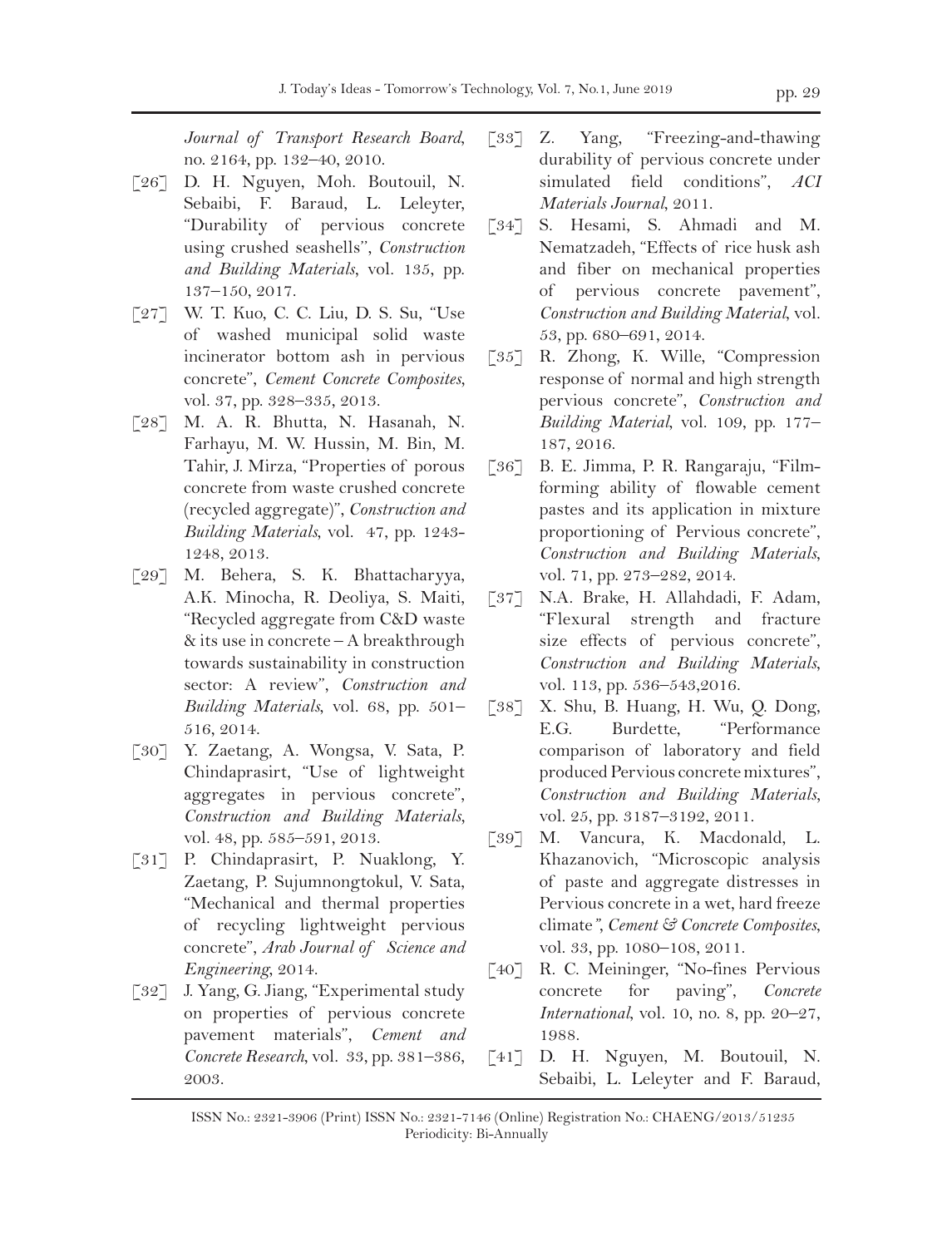"Valorization of seashell by products in pervious concrete pavers", *Construction and Building Materials*, vol. 46, pp. 151‐160, 2013.

- [42] B. Huang, H. Wu, X. Shu, E.G. Burdette, "Laboratory evaluation of permeability and strength of polymer-modified pervious concrete", *Construction and Building Materials*, vol. 24, pp. 818–823, 2010.
- [43] C. Lian, Y. Zhuge, S. Beecham, "The relationship between porosity and strength for pervious concrete", *Construction and Building Materials,* vol. 25, pp. 4294–4298, 2011.
- [44] M. Uma Maguesvari, V.L. Narasimha, "Studies on characterization of pervious concrete for pavement applications", *Procedia - Social and Behavioral Sciences*, vol. 104, pp. 198 – 207, 2013.
- [45] R. Zhong, K. Wille, "Material design and characterization of highperformance Pervious concrete", *Construction and Building Materials*, vol. 98, pp. 51–60, 2013.
- [46] D. H. Nguyen, N. Sebaibi, M. Boutouil, L. Leleyter, F. Baraud, "A modified method for the design of Pervious concrete mix", *Construction and Building Materials*, vol. 73, pp. 271–282, 2014.
- [47] Li J, "Mix design of pervious recycled concrete", *in Geo Hunan international conference*, Changsha, China, June, 2009.
- [48] M. Zheng, S. Chen and B. Wang, "Mix design method for permeable base of porous concrete", *International Journal of Pavement Research Technology*, vol. 5, no. 2, pp. 102-107, 2012.
- [49] V. Schaefer, K. Wang, M. Suleiman, and J. Kevern, "Mix design development for pervious concrete in cold weather

climates", *Center for Transportation Research and Education 2006*, Iowa State University 2901 South Loop Drive, Suite 3100.

- [50] E. Khankhaje, M. R. Salim, J. Mirza, M.W. Hussin, M. Rafieizonooz, "Properties of sustainable lightweight Pervious concrete containing oil palm kernel shell as coarse aggregate", *Construction and Building Materials*, vol. 126, pp. 1054‐1065, 2016.
- [51] A. K. Chandrappa, K. P. Biligiri, "Comprehensive investigation of permeability characteristics of pervious concrete- A hydrodynamic approach", *Construction and Building Materials*, vol. 123, pp. 627–637, 2016.
- [52] A. Yahia, K. D. Kabagire, "New approach to proportion pervious concrete", *Construction and Building Materials*, vol. 62, pp. 38–46, 2014.
- [53] E. Lim, K. H. Twan, T. F. Fwa, "Effect of mix proportion on strength and permeability of pervious concrete for use in pavement", *in Proceedings of the Eastern Asia Society for Transportation Studies*, vol. 9, 2013.
- [54] M. T. Bassuoni, M. Sonebi, "Pervious concrete: a sustainable drainage solution", *The Concrete Society*, vol. 44, pp. 14‐16, 2010.
- [55] N. Neithalath, M.S. Sumanasooriya, O. Deo, "Characterizing pore volume, sizes, and connectivity in pervious concretes for permeability prediction", *Material Characterization*, vol. 61, pp. 802–813, 2010.
- [56] J. T. Kevern, K. Wang and V. R. Schaefer, "Effect of Coarse Aggregate on the Freeze-Thaw Durability of Pervious concrete", *Journal of Materials in Civil Engineering*, vol. 22, pp. 469-475, 2010.
- [57] L.K. Crouch, J.Pitt, Hewitt, "Aggregate"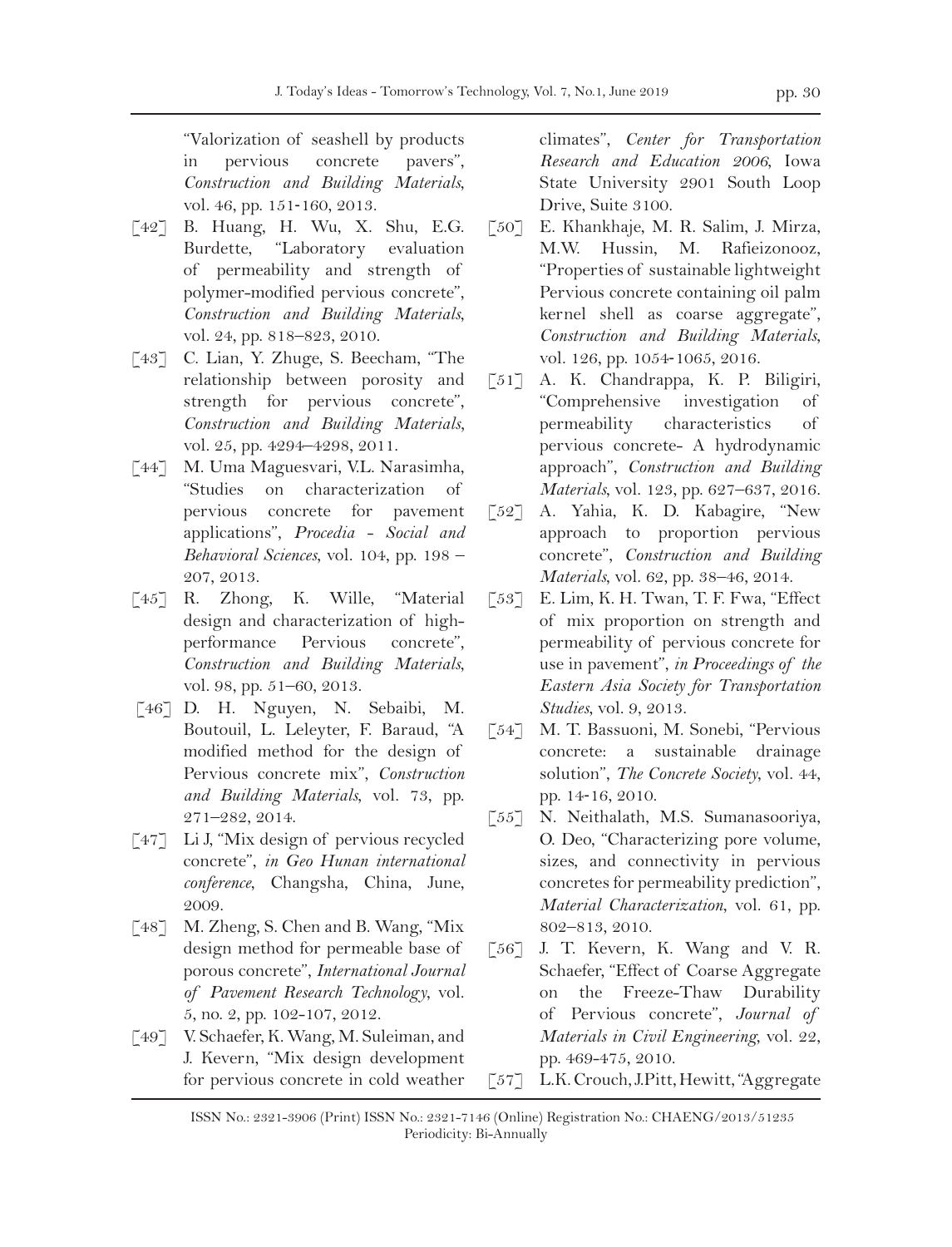effects on pervious Portland cement concrete static modulus of elasticity", *Journal of Materials in Civil Engineering*, vol. 19, pp. 561–568, 2007.

- [58] N. Ghafoori, S. Dutta, "Laboratory investigation of compacted nofines concrete for paving materials", *Journal of Materials in Civil Engineering*, vol. 7, no. 3, pp. 183–191, 1995.
- [59] A. Joshaghani, A. Akbar Ramezanianpour, O. Ataei, A. Golroo, "Optimizing pervious concrete pavement mixture design by using the taguchi method", *Construction and Building Materials,* vol. 101, pp. 317– 325, 2015.
- [60] NRMCA, 2004, "Concrete in practice: What, Why and How? CIP- 38 Pervious concrete", National Ready Mixed Concrete Association, Silver Spring, MD.
- [61] P. D. Tennis, M. L. Leming and D. J. Akers, "Pervious concrete pavements," portland cement association, Skokie, IL, and National Ready Mixed Concrete Association, Silver Spring, MD, pp. 28, 2004.
- [62] C. Gaedicke, A. Marines, F. Miankodila, "A method for comparing cores and cast cylinders in virgin and recycled aggregate pervious concrete", *Construction and Building Materials,* vol. 52, pp. 494–503, 2014.
- [63] A. Ibrahim, E. Mahmoud, Moh. Yamin and V. C. Patibandla, "Experimental study on portland cement pervious concrete mechanical and hydrological properties", *Construction and Building Materials,* vol. 50, pp. 524–529, 2014.
- [64] B. J. Putman, A. I. Neptune, "Comparison of test specimen preparation techniques for pervious concrete pavements", *Construction and*

*Building Materials*, vol. 25, pp. 3480– 3485, 2011.

- [65] C. A. Murray, K.S. Snyder and B.A. Marion, "Characterization of permeable pavement materials based on recycled rubber and chitosan", *Construction and Building Material*, vol. 69, pp. 221–231, 2014.
- [66] L. K. Crouch, J. P. Hendrix, A. Sparkman and D. Badoe, "Variability of fresh and hardened voids of pervious concrete", *2012 by ASTM International*, 100 Barr Harbor Drive, PO Box C700, West Conshohocken, PA, 19428-2959.
- [67] L. M. Haselbach and R. M. Freeman, "Effectively estimating in situ porosity of pervious concrete from Cores", *Journal of ASTM International*, vol. 4, no. 7, 2007
- [68] ASTM C1688, "Standard test Method for density and void content of Freshly mixed pervious concrete", *ASTM International*, 100 Barr Harbor Drive, PO Box C700, West Conshohocken, PA 19428-2959, United States.
- [69] F. Montes, S.Valavala and L.M. Haselbach, "A new test method for porosity measurements of portland cement pervious concrete", *Journal of ASTM International*, vol. 2, no. 1, 2005.
- [70] ASTM C1754, ASTM International, 100 Barr Harbor Drive, PO Box C700, West Conshohocken, PA 19428-2959, United States.
- [71] C. Gaedicke, A. Torres, K.C.T. Huynh and A. Marines, "A method to correlate splitting tensile strength and compressive strength pervious concrete cylinders and cores", *Construction and Building Materials,* vol. 125, pp. 271–278, 2016.
- [72] L.A. Mata and M. L. Leming, "Vertical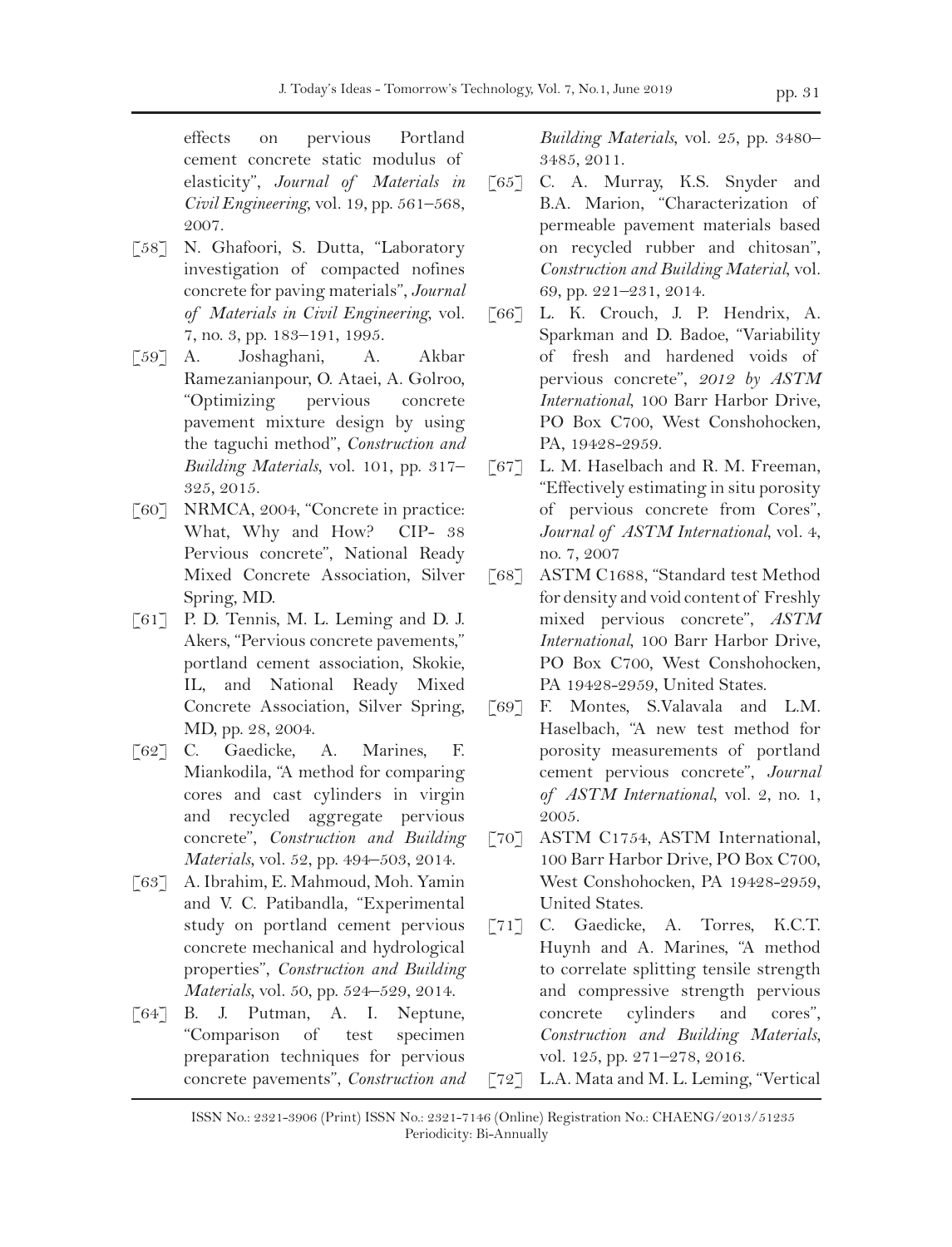distribution of sediments in pervious concrete pavement systems", *ACI Material Journal*, vol. 109, no. 2, March-April 2012.

- [73] W. D. Martin III, N. B. Kaye and B.J. Putman, "Impact of vertical porosity distribution on the permeability of Pervious concrete", *Construction and Building Materials,* vol. 59, pp. 78–84, 2014.
- [74] H.Wu, B. Huang, X. Shu and Q. Dong, "Laboratory evaluation of abrasion resistance of portland cement pervious concrete", *Journal of Material in Civil Engineering*, vol. 23, pp. 697-702, 2014.
- [75] L. K. Crouch, M. A. Cates, V. James Dotson, K. R. Honeycutt and D. A. Badoe, "Measuring the effective air void content of portland cement pervious pavements", *Cement Concrete and Aggregates*, vol. 25, no. 1, 2003.
- [76] ASTM D7063, "Standard test method for effective porosity and effective air voids of compacted bituminous paving mixture samples," *ASTM International*, West Conshohocken, PA, pp. 4.
- [77] O. Deo, N. Neithalath, "Compressive response of pervious concrete proportioned for desired porosities", *Construction and Building Materials,* vol. 25, pp. 4181–4189, 2011.
- [78] S. Meulenyzer, E. Stora, F. Perez, "Impact of pervious concrete porosity on permeability by 3d image analysis", *2012, ASTM International*, 100 Barr Harbor Drive, PO Box C700, West Conshohocken, PA.
- [79] A. R. Bhutta, K. Tsuruta and J. Mirza, "Evaluation of high-performance Pervious concrete properties", *Construction and Building Materials*, vol. 31, pp. 67–73, 2012.
- [80] L. M. Haselbach and R. M. Freeman. "Vertical porosity distributions in pervious concrete pavement", *ACI Materials Journal*, vol. 103, no. 6, 2006.
- [81] J. T. Kevern, "Advancements in pervious concrete technology", PhD. Thesis, Iowa State University, 2014.
- [82] R. Zhong and K. Wille, "Linking pore system characteristics to the compressive behavior of pervious concrete", *Cement and Concrete Composites*, vol. 70, pp. 130-138, 2016.
- [83] O. Deo and N. Neithalath, "Compressive behavior of pervious concrete and a quantification of the influence of random pore structure features", *Materials Science and Engineering*, vol. 528, pp. 402–412, 2010.
- [84] C. Lian, Y. Zhuge, "Optimum mix design of enhanced permeable concrete-An experimental investigation", *Construction and Building Materials,* vol. 24, pp. 2664–2671, 2010.
- [85] H. Li, J. Harvey and Z. Ge, "Experimental investigation on evaporation rate for enhancing evaporative cooling effect of permeable pavement materials", *Construction and Building Materials,* vol. 65, pp. 367–375, 2014.
- [86] C. Syrrakou and G. F. Pinder, "Experimentally determined evaporation rates in pervious concrete systems", *Journal of Irrigation Drain Engineering*, vol. 140, 2014.
- [87] F. Giustozzi, "Polymer modified Pervious concrete for durable and sustainable transportation infrastructures'', *Construction and Building Materials,* vol. 111, pp. 502– 512, 2016.
- [88] M. Carsana, F. Tittarelli and L. Bertolini, "Use of no-fines concrete

ISSN No.: 2321-3906 (Print) ISSN No.: 2321-7146 (Online) Registration No.: CHAENG/2013/51235 Periodicity: Bi-Annually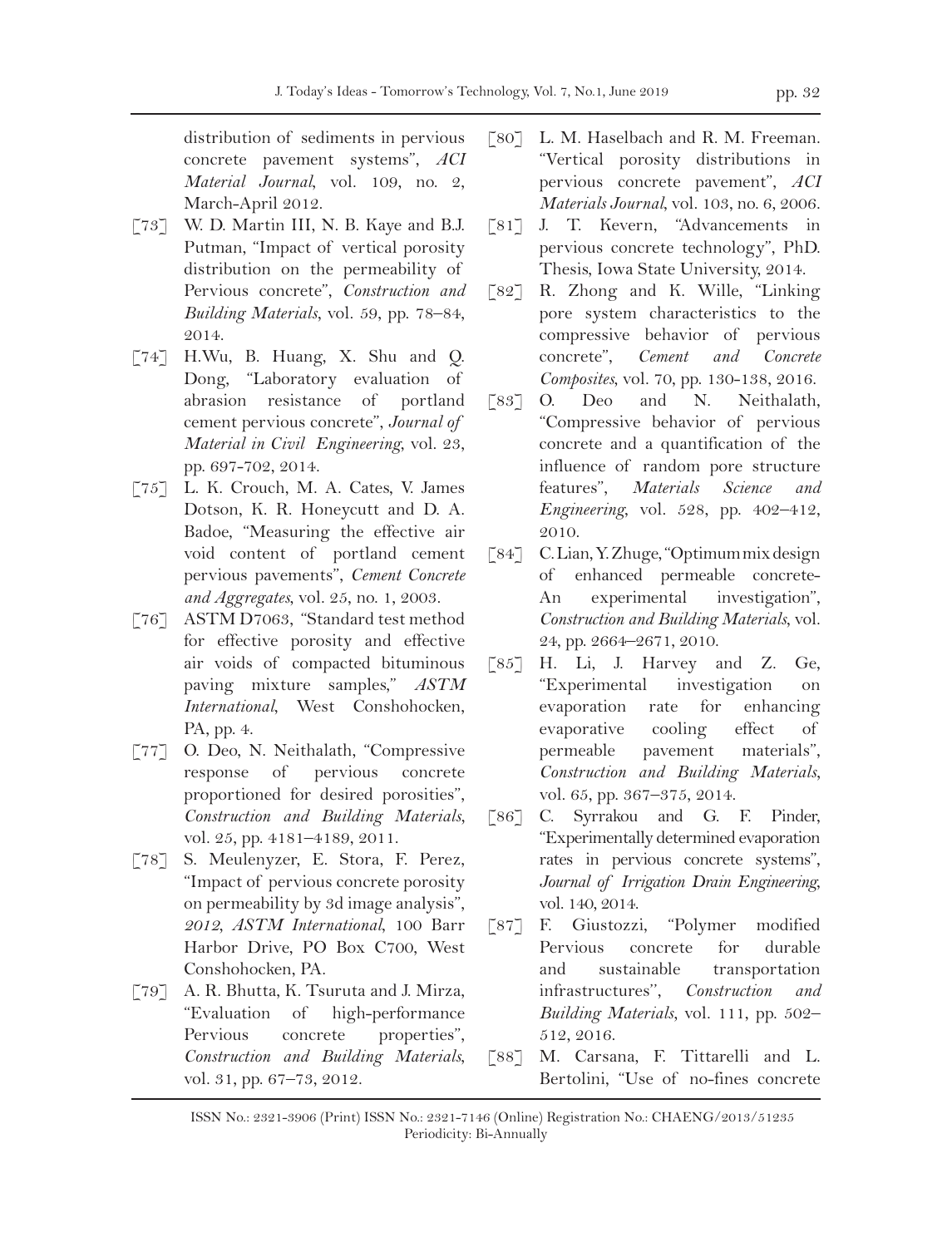as a building material, Strength, durability properties and corrosion protection of embedded steel", *Cement Concrete Research*, vol. 48, pp. 64–73, 2013.

- [89] A. Torres, J. Hub, Jiong. & A. Ramos, "The effect of the cementitious paste thickness on the performance of Pervious concrete", *Construction and Building Materials*, vol. 95, pp. 850– 859, 2015.
- [90] M. S. Sumanasooriya and N. Neithalath, "Stereology and morphology based pore structure descriptors of enhanced porosity (pervious) concretes", *ACI Materials Journal*, vol. 106, no. 5, 2009.
- [91] L. K. Crouch, J. Pitt and Hewitt, "Aggregate effects on pervious Portland cement concrete static modulus of elasticity", *Journal of Material in Civil Engineering*, vol. 19, pp. 561–568, 2007.
- [92] R. Sriravindrarajah, N. D. H. Wang, and L. J. W. Ervin, "Mix design for pervious recycled aggregate concrete*", International Journal of Concrete Structures and Materials*, vol. 6, no. 4, pp. 239–246, 2012.
- [93] J. J. Chang, W. Yeih, T. J. Chung and R. Huang, "Properties of pervious concrete made with electric arc furnace slag and alkali-activated slag cement", *Construction and Building Materials*, vol. 109, pp. 34–40, 2016.
- [94] M. Suozzo and M. M. Dewoolkar, "Evaluation of strength and hydraulic testing methods of pervious concrete", *ACI Materials Journal*, vol. 111, no. 1, 2014.
- [95] B. Rehder, K. Banh and N. Neithalath, "Fracture behavior of pervious concrete: The effects of pore structure and fibers", *Engineering Fracture*

*Mechanics*, vol. 118, pp. 1–16, 2014.

- [96] M. Rangelov, S. Nassiri, Z. Chen, M. Russell and J. Uhlmeyer, "Quality evaluation tests for pervious concrete pavements placement", *International Journal of Pavement and Research Technology*, 2017.
- [97] A. Hasnat, T. U. Mohammed, M. N. Hossain, N. Rahman, H. Hamada," Investigation of pervious concrete made with locally available materials", *Third International Conference on Construction in Developing Countries (ICCIDC–III) "Advancing and Integrating Construction Education, Research & Practice*" July 4-6, 2012 Bangkok, Thailand.
- [98] M. H. Wu, C. L. Lin, W. C. Huang, J. W. Chen, "Characteristics of pervious concrete using incineration bottom ash in place of sandstone graded material", *Construction and Building Materials*, vol. 111, pp. 618–624, 2016.
- [99] J. T. Kevern, K. Wang and V. R. Schaefer, "Effect of coarse aggregate on the freeze-thaw durability of pervious concrete", *Journal of Material in Civil Engineering*, vol. 22, pp. 469-475, 2010.
- $[100]$  V. Sata, A. Wongsa and P. Chindaprasirt, "Properties of pervious geopolymer concrete using recycled aggregates", *Construction and Building Materials,* vol. 42, pp. 33–39, 2013.
- [101] M. Gesoglu, E. Guneyisi, G. Khoshnaw and S. Ipek, "Investigating properties of pervious concrete containing waste tire rubbers", *Construction and Building Materials,* vol. 63, pp. 206–213, 2014.
- [102] N. Delatte, A. Mrkajic and D. Miller, "Field and laboratory evaluation of Pervious concrete pavements, Transportation Research Record: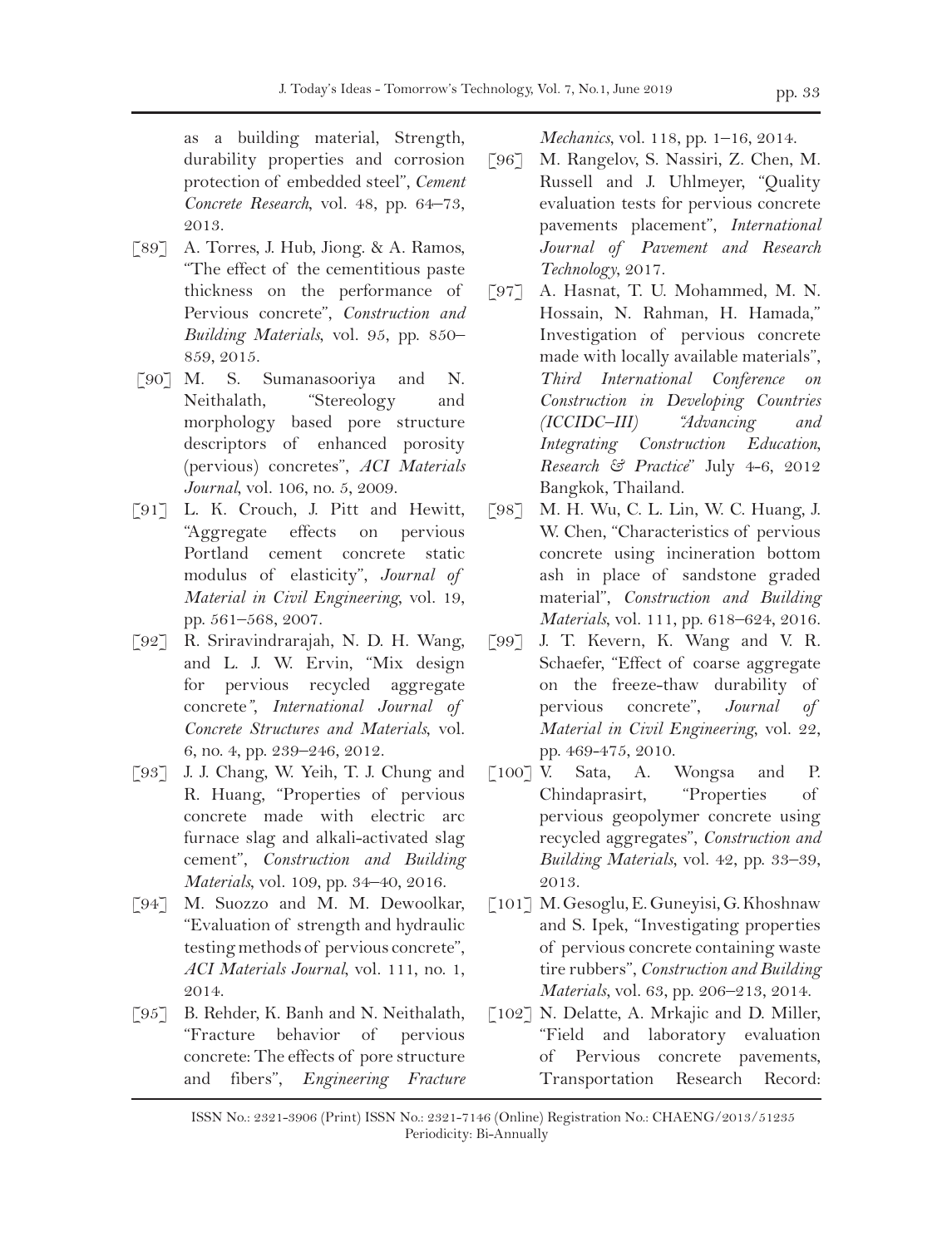*Journal of Transport and Research Board,* vol. 2113 , pp. 132–139, 2010

- $[103]$  L. K. Crouch, N. Smith, A.C. Walker, T.R. Dunn and A. Sparkman, "Determining pervious pcc permeability with a simple triaxial flexible wall constant head permeameter", TRB 85th *Annual Meeting Compendium of Papers*, 2006.
- [104] American Concrete Institute, "Building code requirements for structural concrete and commentary (318-11)", *American Concrete Institute*, Farmington Hills, Mich., pp. 503, 2011.
- [105] ACI 363R-92 (Reapproved 1997), "State-of-the-Art report on highstrength concrete", *reported by ACI Committee 363*, American Concrete Institute ACI, pp. 25, 1997.
- [106] Y. Chen, K. Wang, X. Wang and W. Zhou, "Strength, fracture and fatigue of pervious concrete", *Construction and Building Materials,* vol. 42, pp. 97– 104, 2013.
- [107] J. T. Kevern, V. R. Schaefer, K.Wang, "The effect of curing regime on pervious concrete abrasion resistance", *Journal of Testing and Evaluation*, vol. 37, no. 4, 2009.
- [108] D. Breton, A. C. Gibergues, G. Ballivy and J. Grandet, "Contribution to the formation mechanism of the transition zone between rock-cement paste", *Cement and Concrete Research*, vol. 23, pp. 335–46, 1993.
- [109] J. L. Clarke, "Structural Lightweight Aggregate Concrete", 1st ed. London: Blackie Academic & Professional, 1993.
- [110] C. Rocco and M. Elices, "Effect of aggregate shape on the mechanical properties of a simple concrete", *Engineering Fracture Mechanics*, vol.

76, pp. 286–98, 2009.

- [111] J. T. Kevern, K. Wang and V. R. Schaefer, "Test methods for characterizing air void systems in portland cement pervious concrete", *ASTM International*, 100 Barr Harbor Drive, PO Box C700, West Conshohocken, PA 19428-2959, 2009.
- [111] K. Wang, V. R. Schaefer and J. T. Kevern, M.T Suleiman, "Development of mix proportion for functional and durable pervious concrete". *Proceedings of the NRMCA concrete technology forum; focus on pervious concrete 2006*, Nashville, T.N, pp. 12.
- [113] Z. Yang, H. Brown and A. Cheney, "Influence of moisture condition of freeze and thaw durability of Portland cement Pervious concrete", *Proceedings of the NRMCA concrete technology forum; focus on Pervious concrete*, pp. 15, 2006.
- [114] M. Offenberg, "Development of a new test method for assessing the potential raveling resistance of pervious concrete", *ASTM International*, 100 Barr Harbor Drive, PO Box C700, West Conshohocken, PA 19428-2959, 2012.
- [115] Q. Dong, H. Wu, B. Huang, X. Shu and K. Wang, "Investigation into laboratory abrasion test methods for pervious concrete", *Journal of Material in Civil Engineering*, vol. 25, pp. 886-892, 2013.
- [116] Q. Dong, H.Wu, B. Huang and X. Shu, "Development of a simple and fast test method for measuring the durability of Portland cement Pervious concrete", Report portland cement association, 2010.
- $[117]$  C. Yu, W.K. Jin and Z.W. fang, "Evaluation of surface textures and skid resistance of pervious concrete

ISSN No.: 2321-3906 (Print) ISSN No.: 2321-7146 (Online) Registration No.: CHAENG/2013/51235 Periodicity: Bi-Annually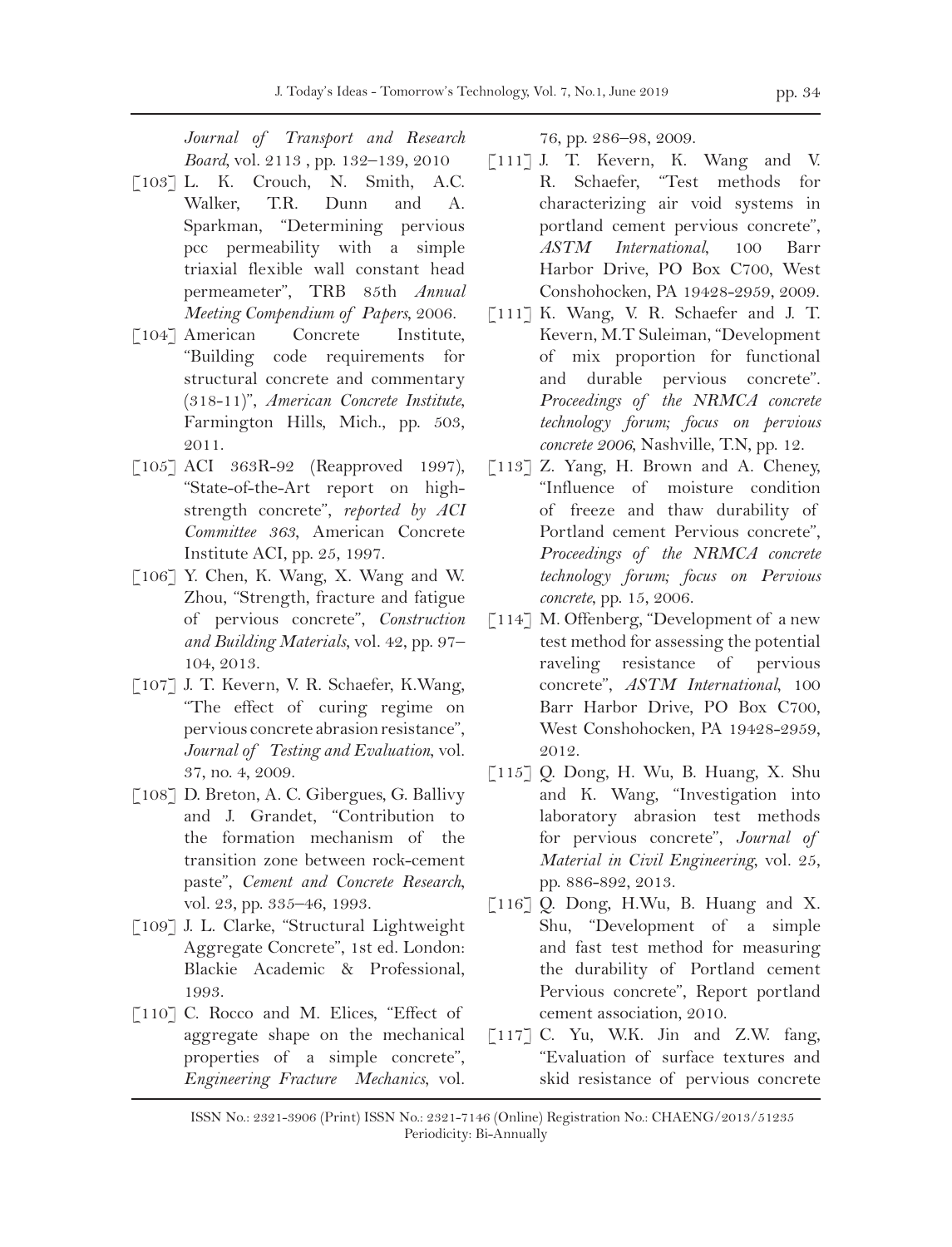pavement", *Journal of Central South University*, vol. 20, pp. 520–527, 2013.

- [118] ASTM C1399/07a, Standard test method for obtaining average residual-strength of fiber-reinforced concrete", *ASTM International*, 100 Barr Harbor Drive, PO Box C700, West Conshohocken, PA 19428-2959, United States.
- [119] C. Bordier and D. Zimmer, "Drainage equations and non- darcian modelling in coarse porous media or geosynthetic materials", *Journal of Hydrology*, vol. 228, pp. 174–187, 2000.
- [120] F. Thauvin and K.K. Mohanty, "Network modeling of non-Darcy flow through porous media", *Transport in Porous Media*, vol. 31, pp. 19–37, 1998.
- [121] H. G. Sizemore, "Soil permeability: accuracy of the Kozeny- Carman equation in shallow flow problems on mars and earth", *45th Lunar and Planetary Science Conference*, paper no. 1902, 2014.
- $\lceil 122 \rceil$  A. Alamd and L. Haselbach, "Estimating the modulus of elasticity of pervious concrete based on porosity", *Advances in Civil Engineering Materials*, *2014 ASTM International*, 100 Barr Harbor Drive, P.O. Box C700, West Conshohocken, PA 19428-2959.
- [123] O. Deo, M. Sumanasooriya and N. Neithalath, "Permeability reduction in pervious concretes due to clogging, experiments and modeling", *Journal of Material in Civil Engineering*, vol. 22, pp. 741-751, 2010.
- [124] S.Y. Chung, T. S. Han, S. Y. Kim, and T. H. Lee, "Investigation of the permeability of porous concrete reconstructed using probabilistic description methods", *Construction and Building Materials,* vol. 66, pp. 760–

770, 2014.

- [125] M. Sonebi, M. T. Bassuoni, "Investigating the effect of mixture design parameters on pervious concrete by statistical modeling", *Construction and Building Materials,* vol. 38, pp. 147–154, 2013.
- [126] EBP 322, Storm water guidelines, Water security Agency, 2014.
- [127] D. Li, J. Wan, Y. Ma, Y. Wang, M. Huang and Y. Chen, "Stormwater runoff pollutant loading distributions and their correlation with rainfall and catchment characteristics in a rapidly industrialized city", vol. 3, 2015.
- [128] J. T. Thomle, "The declining ph of waters exposed to pervious concrete" (Master thesis)", Washington State Univ., *Department of Civil and Environmental Engineering*, 2010.
- [129] S. J. Ketcheson, J. S. Price, S. L.Tighe and M. Stone, "Transport and retention of water and salt within pervious concrete pavements subjected to freezing and sand application", *Journal of Hydrological Engineering*, vol. 19, no. 11, 2014.
- [130] B. J. D'Arcy, F. Usman, D.Griffiths and P. Chatfield, "Initiatives to tackle diffuse pollution in the UK", *Water Science and Technology*, vol. 38, no. 10, pp. 131–138, 1998.
- [131] NCDENR, "Updated draft manual of storm water best management practices*", Public consultation document* DOC–7-1. Division of Water Quality, NC, USA: North Carolina Department of Environment and Natural Resources (NCDENR), 2005.
- [132] A. K. Chandrappa and K. P. Biligiri, "Pervious concrete as a sustainable pavement material – Research Findings and future prospects: A state-of-theart review", *Construction and Building*